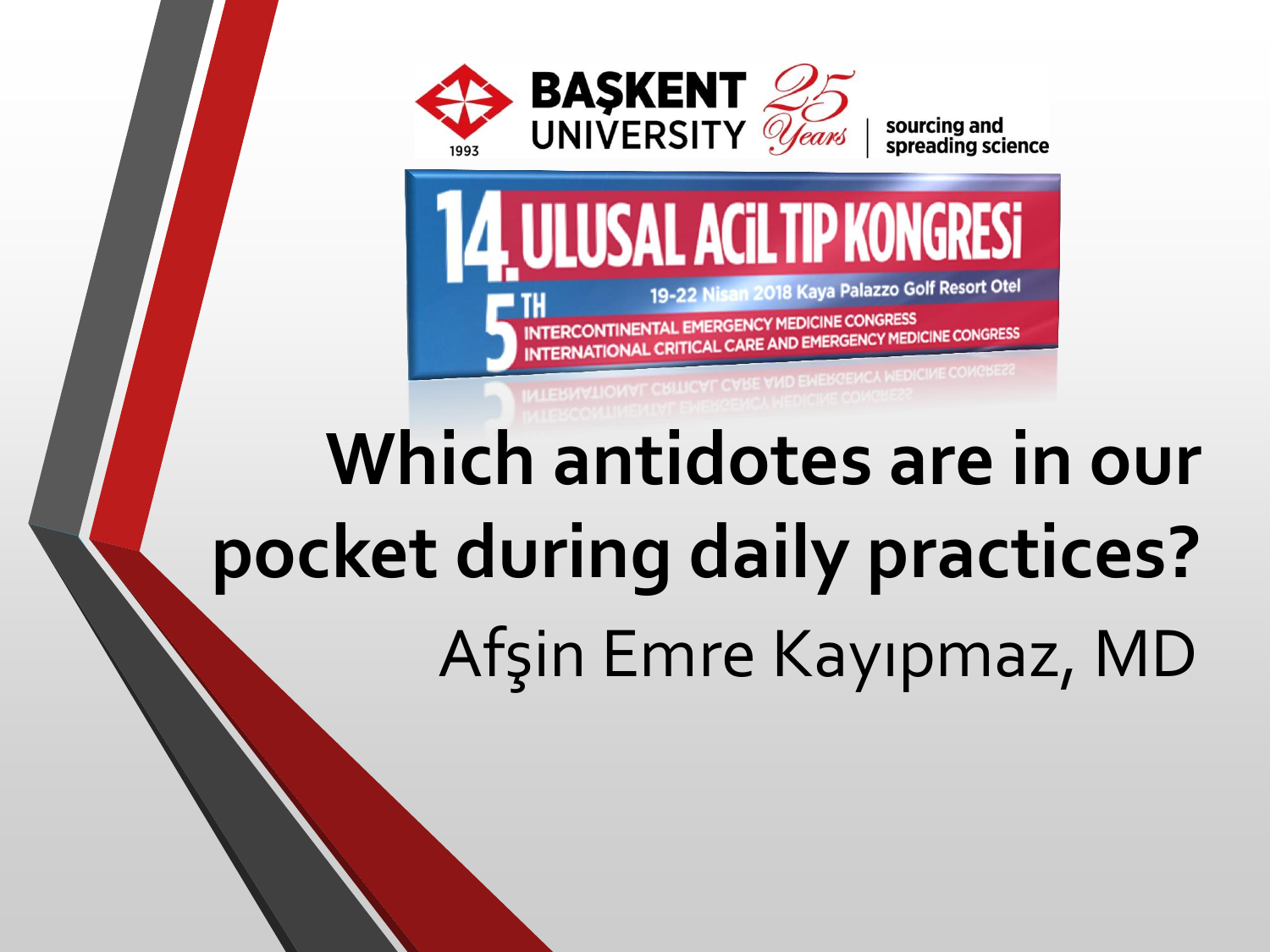

### **Initial stabilization and therapy**

- Endotracheal intubation as needed for airway protection, oxygenation, ventilation, and orogastric lavage
- Supplemental oxygen for hypoxia
- Pulse oximetry
- Cardiac monitor
- •IV access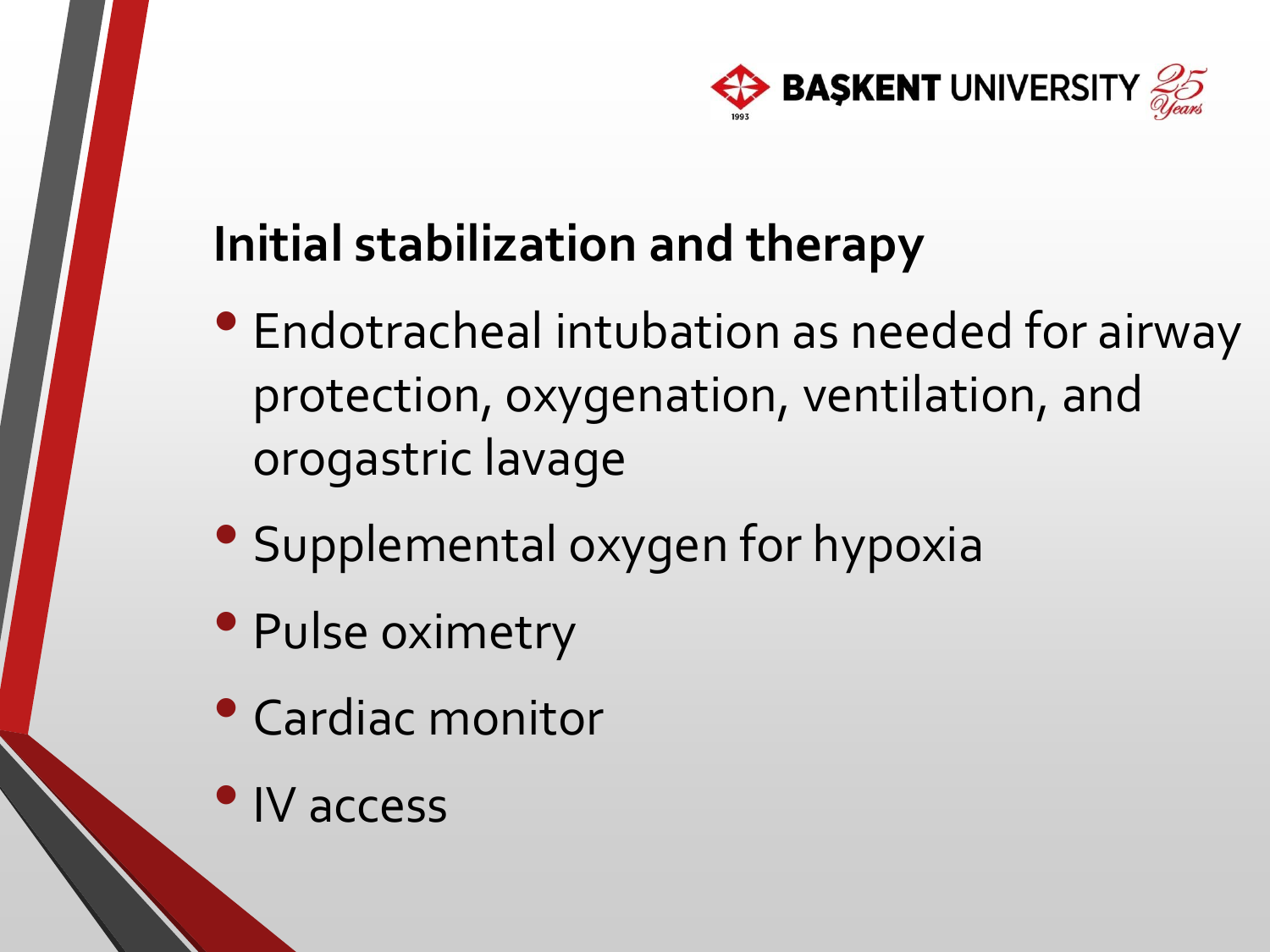

#### • **Hypotension:**

- Administer o.9 % normal saline IV fluid bolus
- Trendelenburg position
- Vasopressors for persistent hypotension

#### • **Bradycardia:**

- **Atropine**
- Cardiac pacing

#### • **If altered mental status:**

- Thiamine,
- D<sub>50</sub>W
- Naloxone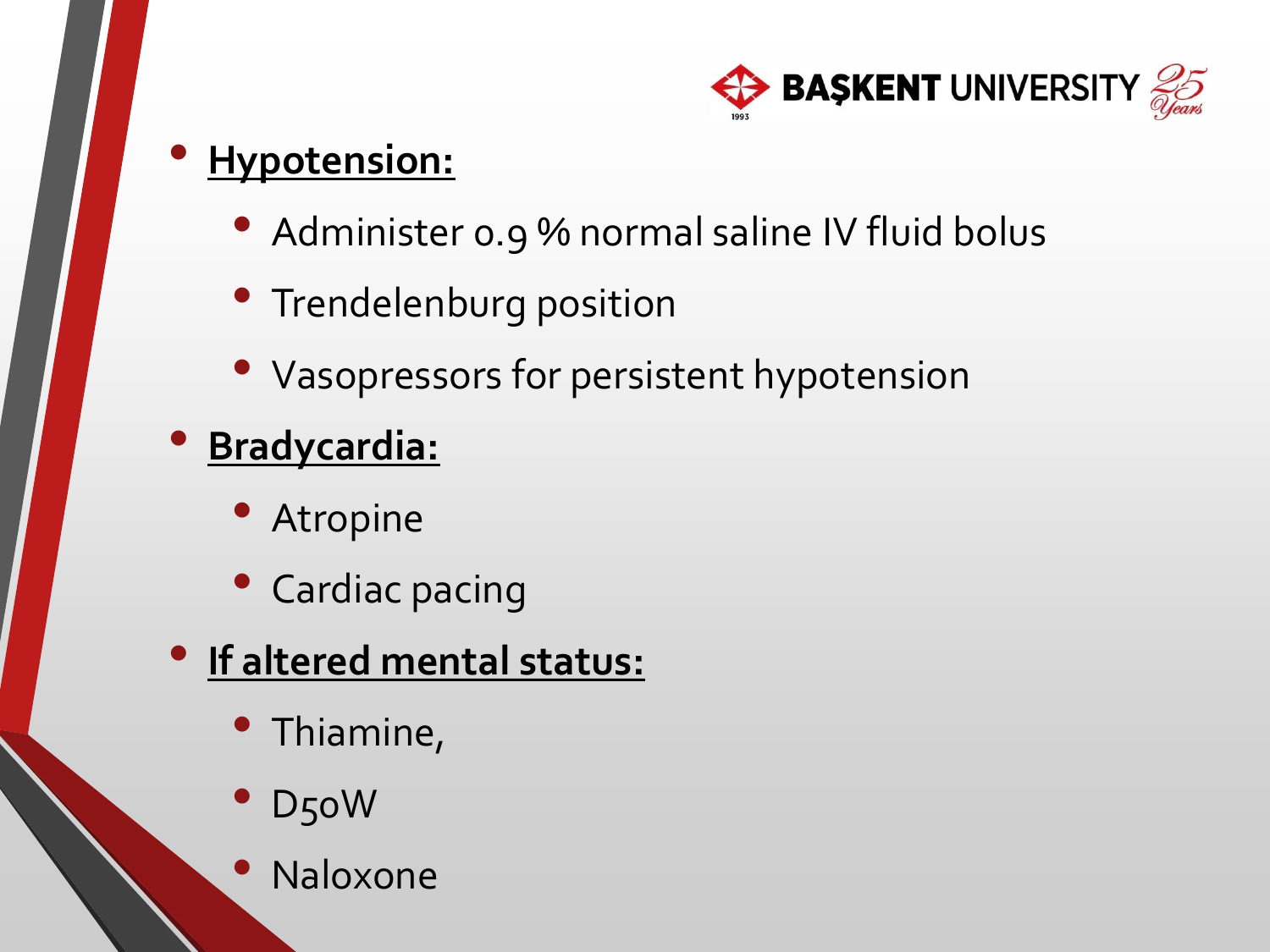

#### • **Decontamination:**

- Gastric Decontamination.
- Prevents systemic absorption of ingested toxin
- **Orogastric lavage:**
	- Consider in potentially lethal ingestions without known antidote within 1 hour of ingestion
	- Protected airway essential prior to lavage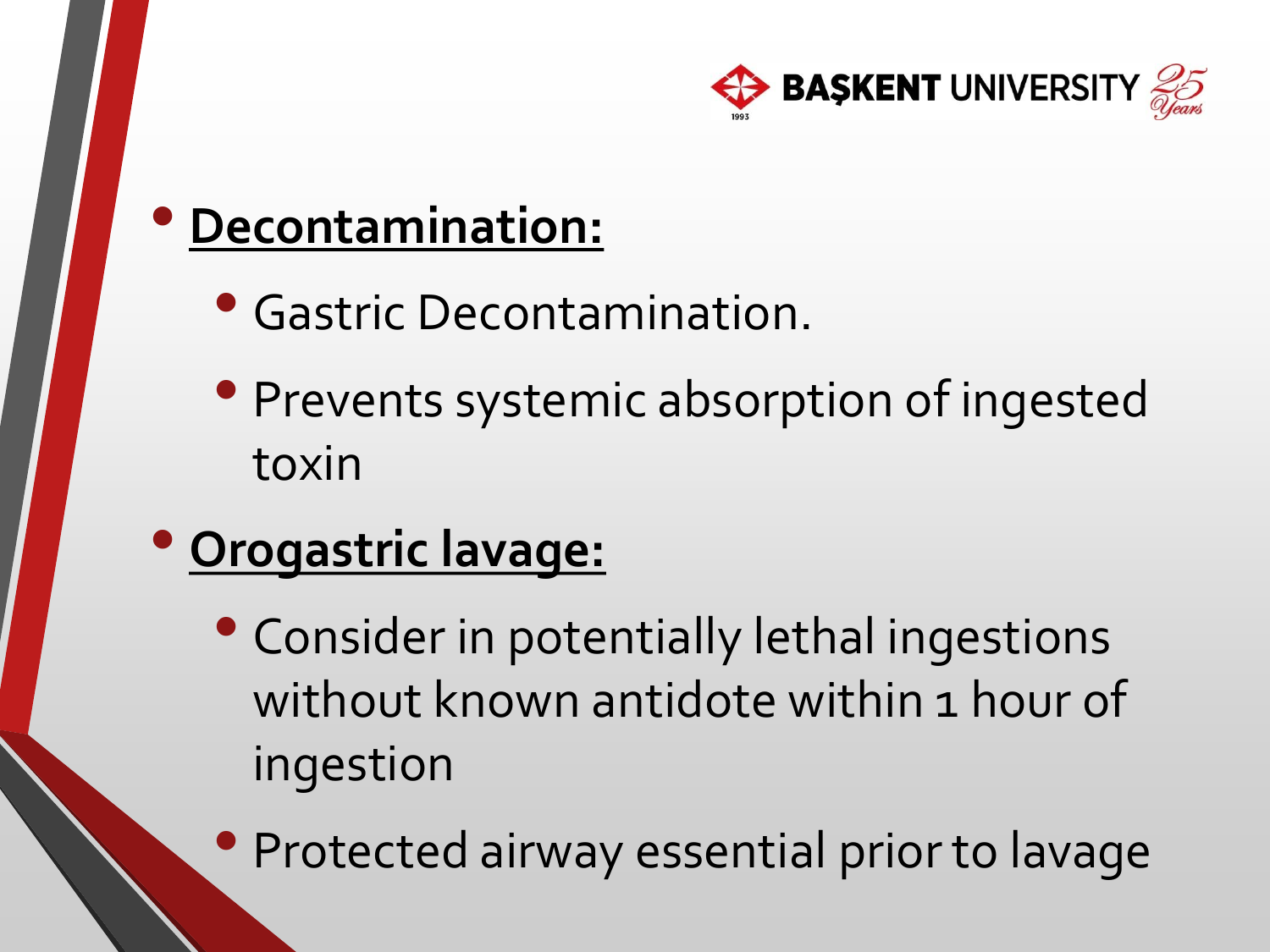

#### • **Activated charcoal:**

- Most effective within a few hours of most toxic ingestions
- Contraindicated if caustic ingestion, unprotected airway, or bowel obstruction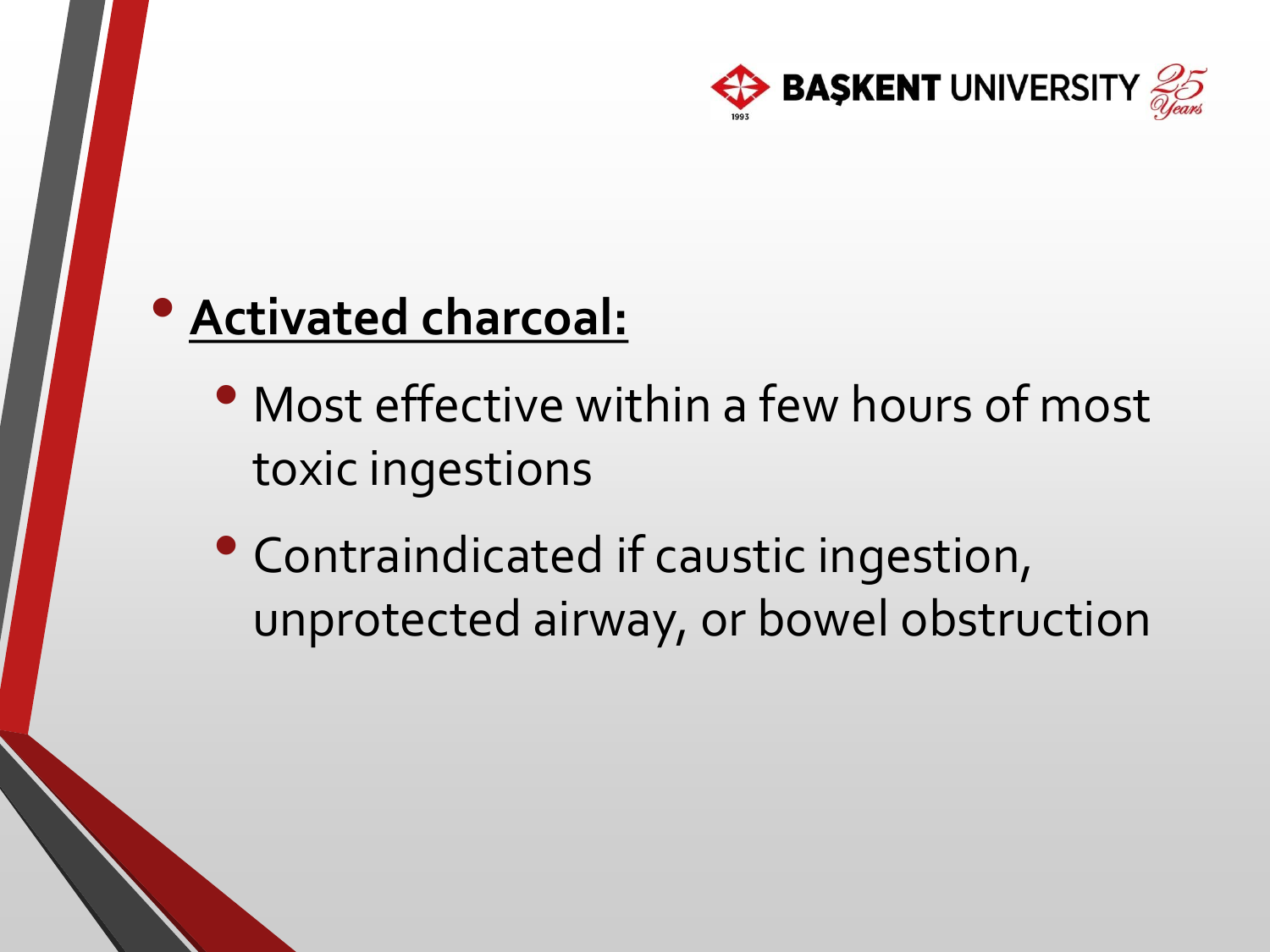

- Drugs not effectively bound to charcoal:
	- Metals (borates, bromide, iron, lithium),
	- Alcohols,
	- Potassium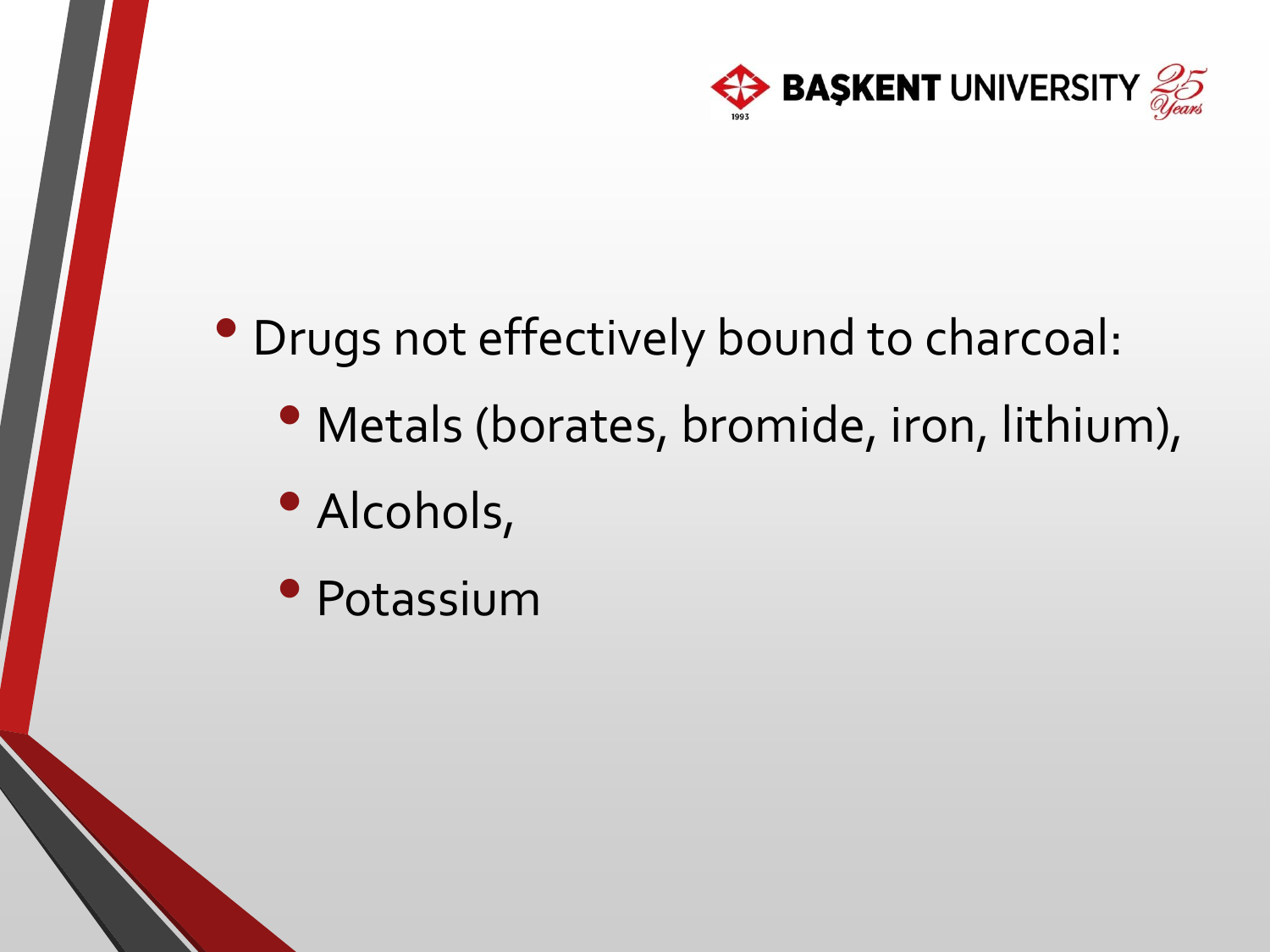

#### • **Activated charcoal:**

- Multiple-dose activated charcoal:
	- Theophylline
	- Carbamazepine
	- Phenobarbital
- Dosing: 1–2 g/kg PO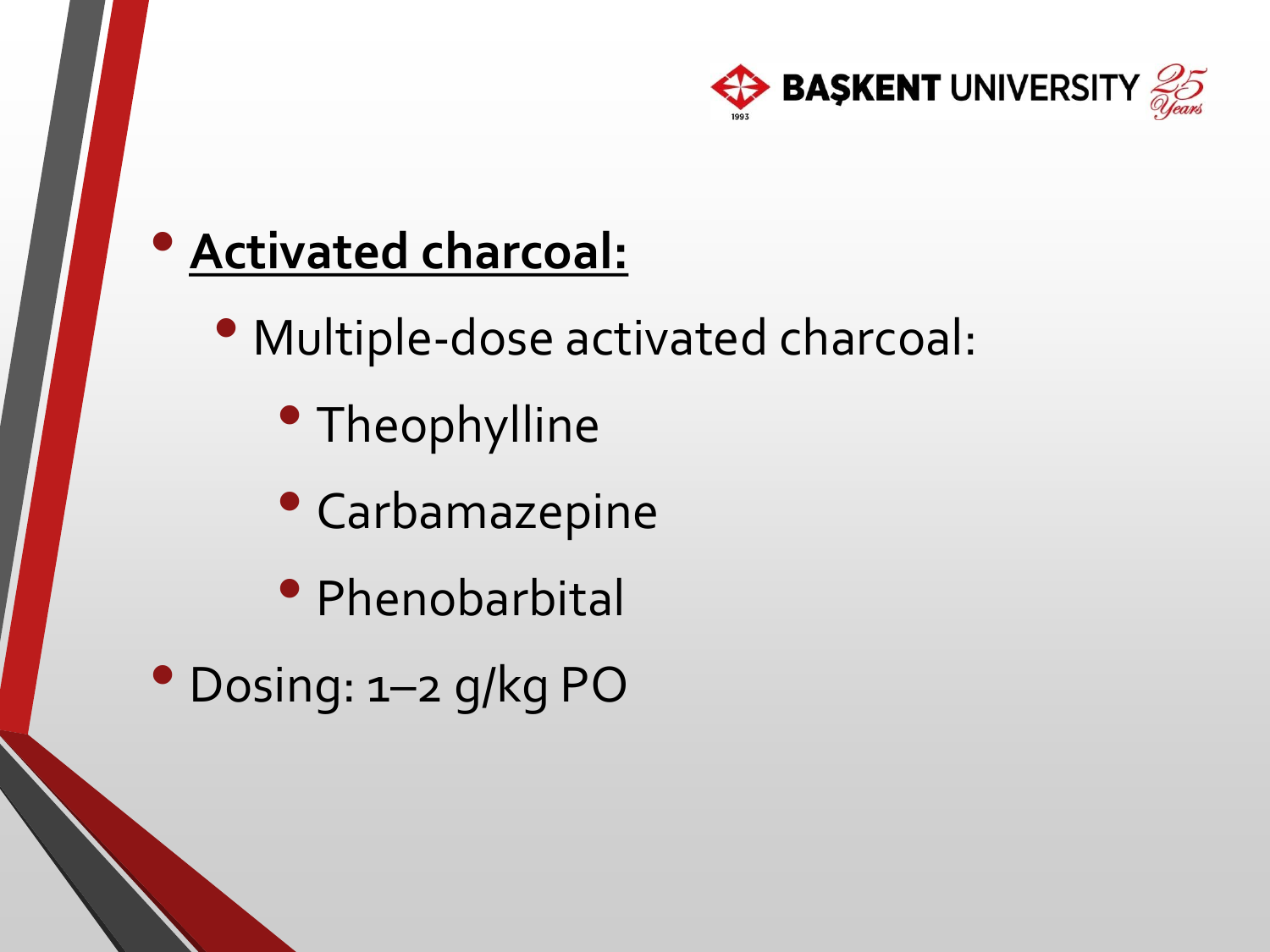

### • **Whole-bowel irrigation:**

- Polyethylene glycol evacuates bowel without causing electrolyte disturbances
- In toxins not well adsorbed by charcoal (e.g., iron and lithium), body packers/stuffers, sustained-release ingestions.
- Contraindicated if bowel obstruction, perforation, or hypotension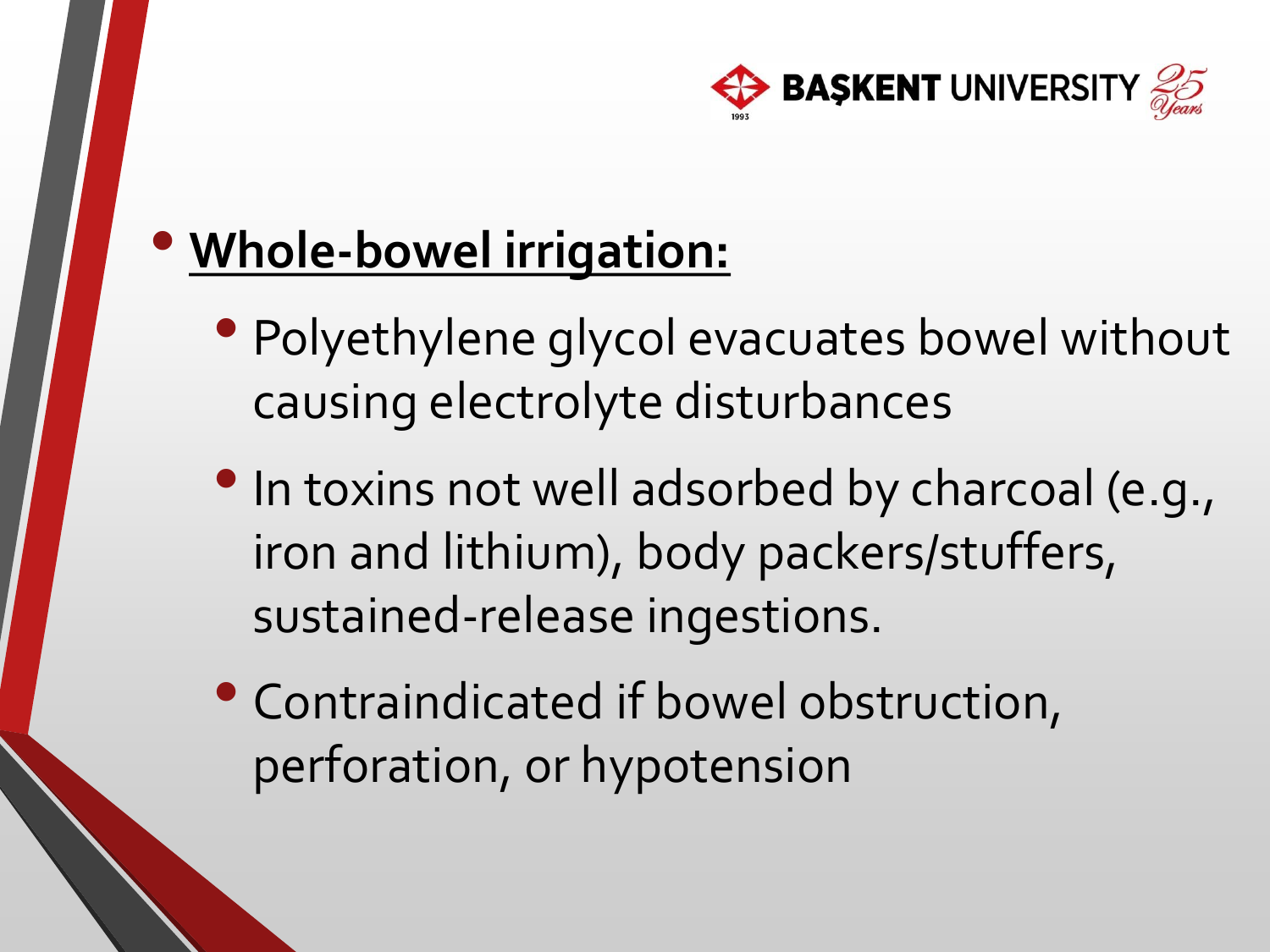

### • **Urinary alkalinization:**

- Salicylates,
- Phenobarbital

### • **Hemodialysis/hemoperfusion:**

- Salicylates,
- Lithium
- Theophylline
- Toxic alcohols
- Valproate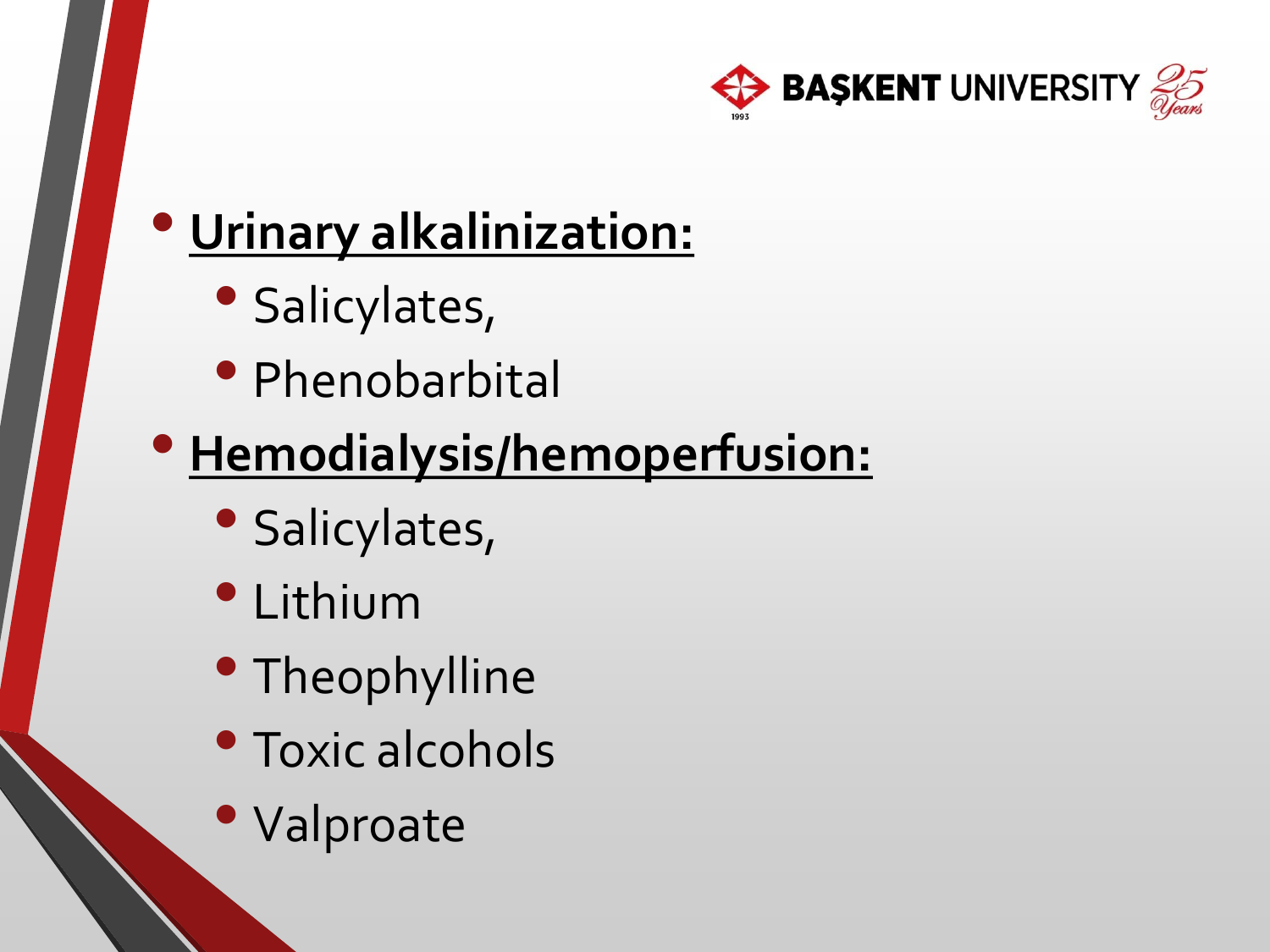

### **Acetaminophen: N-acetylcysteine**

- **Oral dosing** is suitable for non-pregnant patients with a functional GI tract (no hepatotoxicity)
- **140 mg/kg** loading dose,
	- •**followed by 17 doses of 70 mg/kg every 4 hours**
- If vomiting occurs within 1 hour of NAC dosing, a full dose should be repeated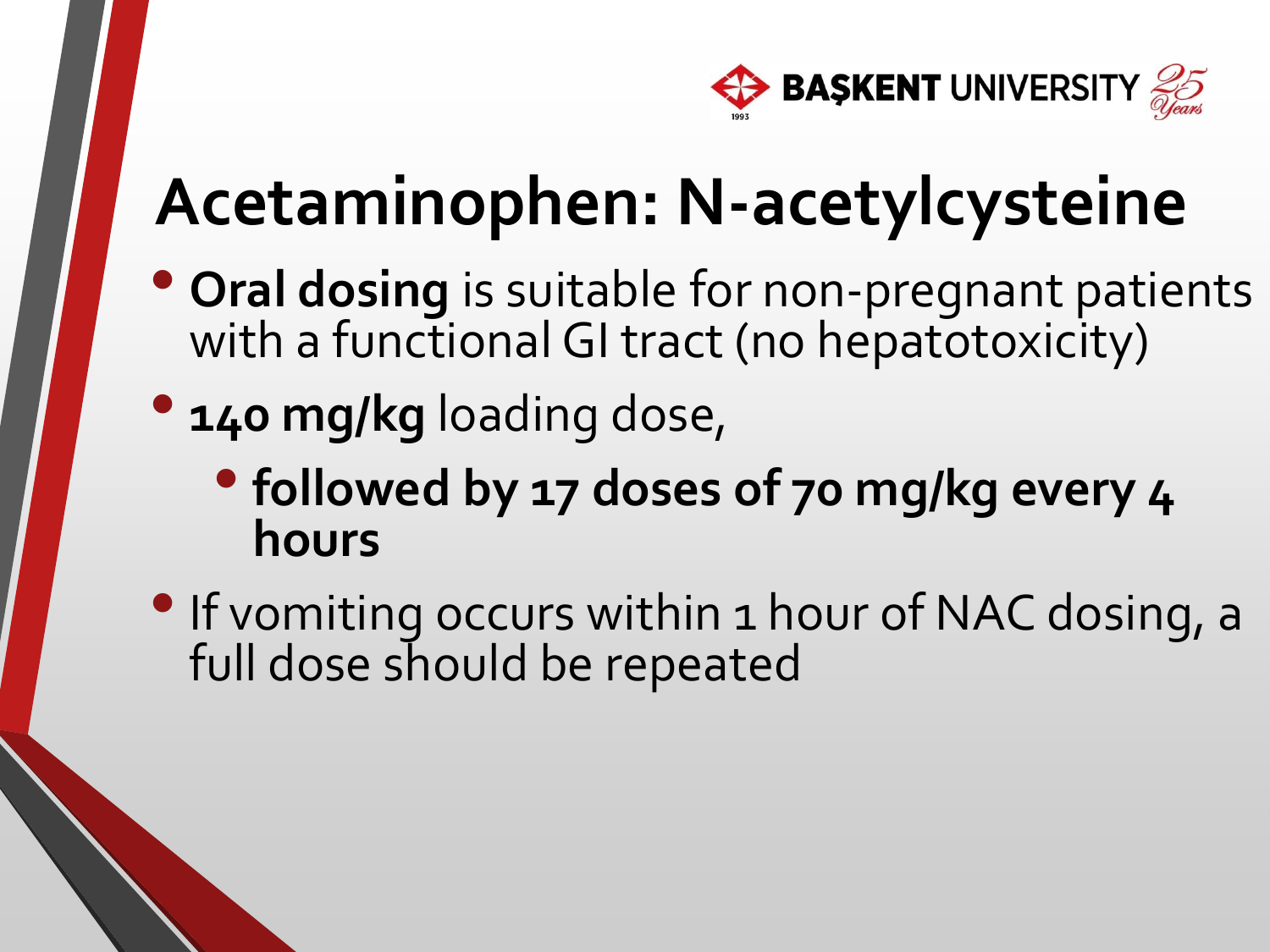

### **N-acetylcysteine: IV dosing**

- In patients with no biochemical evidence of hepatic failure (ie, INR <2):
- 21 hour IV protocol:
	- **150 mg/kg loading dose over 60 minutes,**
	- followed by **50 mg/kg** infused over 4 hours,
	- with the final **100 mg/kg** infused over the remaining 16 hours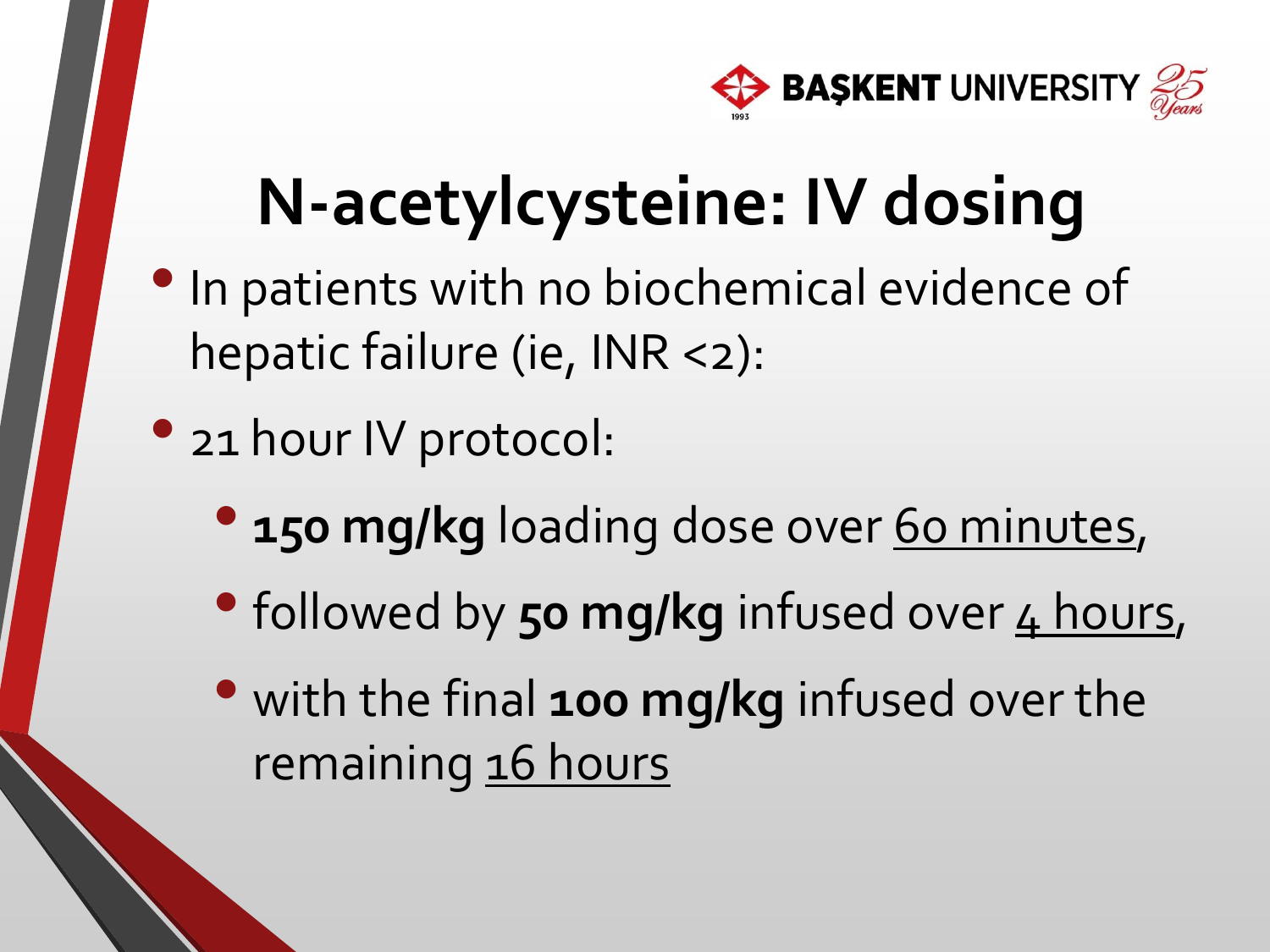

### **N-acetylcysteine: IV dosing**

- In patients with biochemical evidence of hepatic failure (ie, INR >2),
- 21 hour IV protocol:
	- **150 mg/kg loading dose over 60 minutes,**
	- followed by 50 mg/kg infused over 4 hours,
	- •followed by **100 mg/kg** infused over the next 16 hours)
	- •followed by a continuous IV NAC **infusion at 6.25 mg/kg** per hour until INR is <2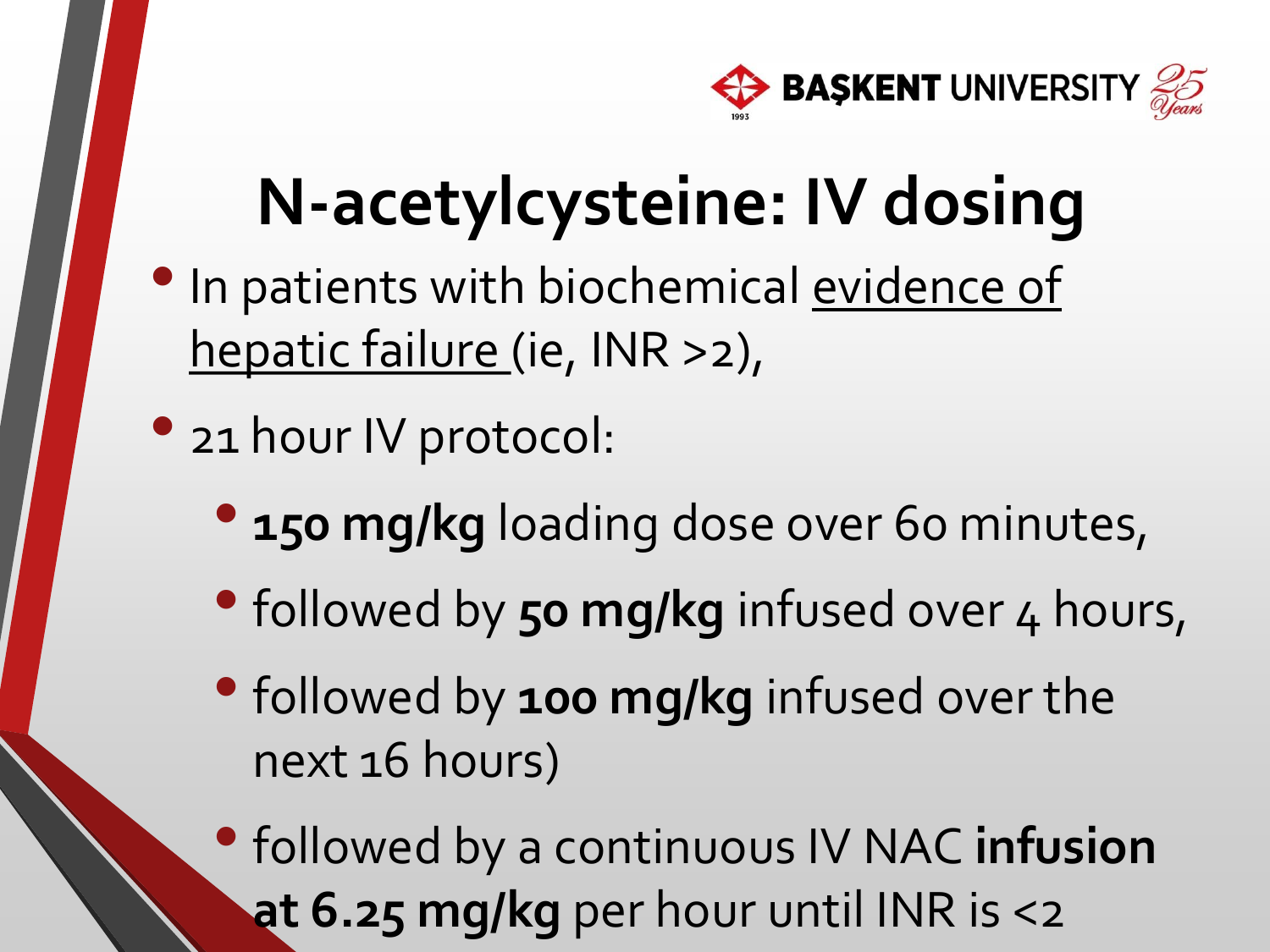

### **Anticholinergic: Physostigmine**

- Patients who manifest both peripheral & moderate central anticholinergic toxicity should be treated with:
	- **0.5 to 2 mg** (0.02 mg/kg IV, up to a maximum of 0.5 mg per dose in pediatric patients);

(should be given by slow IV push, over five minutes)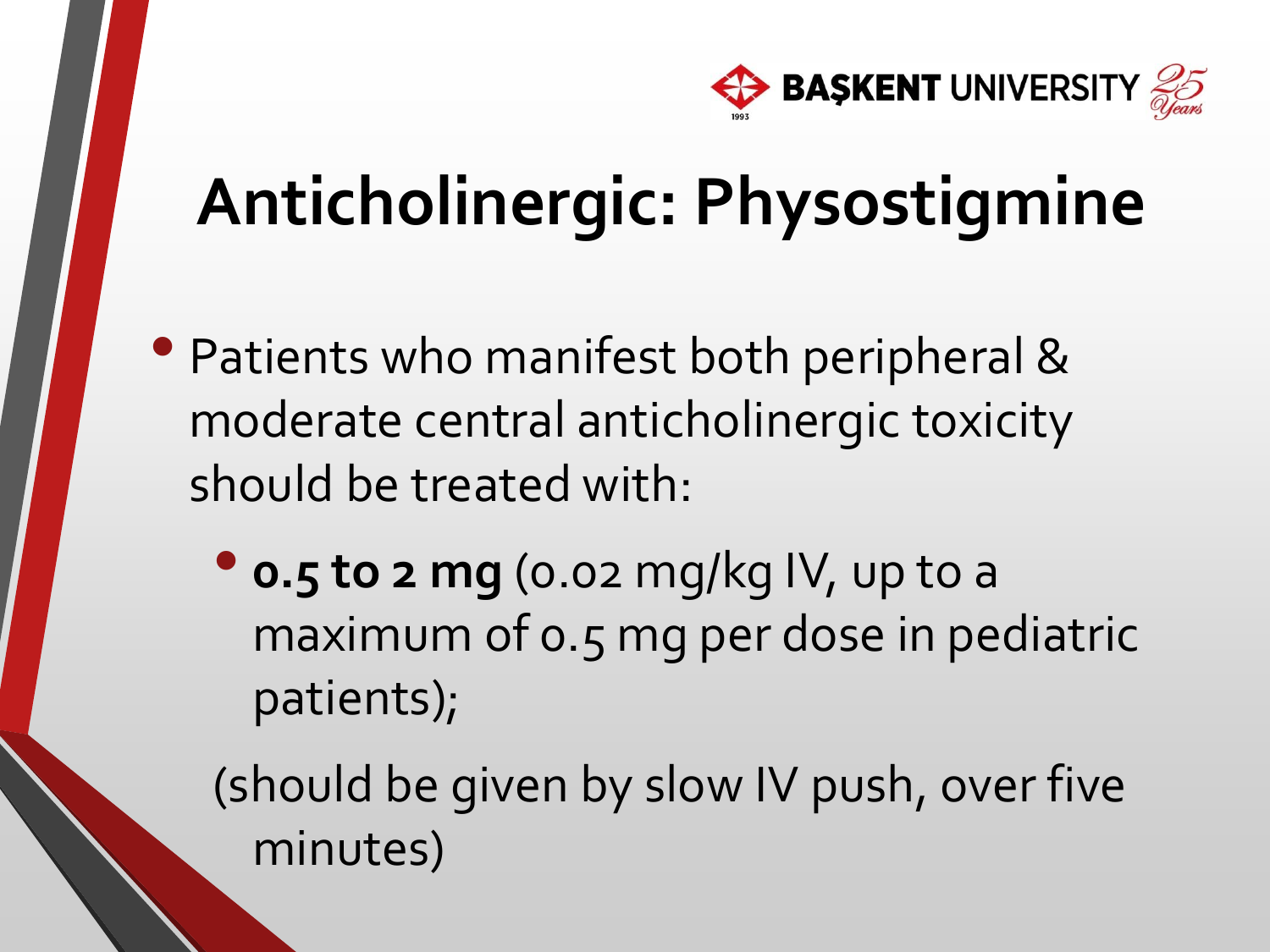

- Nonspecific competitive antagonist of the BZD receptor
- It can be used to reverse BZD-induced sedation following general anesthesia, procedural sedation, or overdose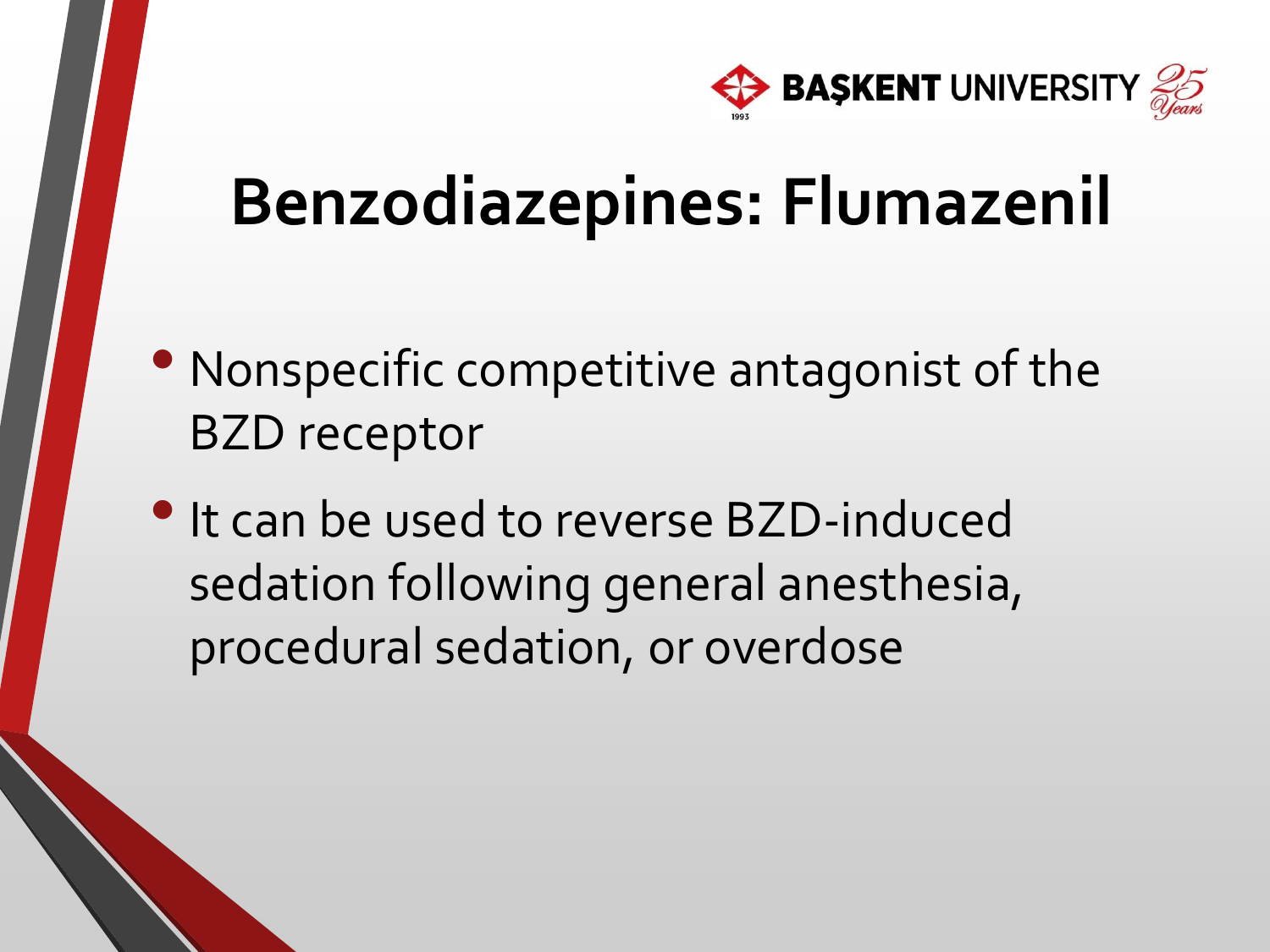

- The use of flumazenil in the setting of overdose remains highly controversial
- It can precipitate withdrawal seizures in patients who have developed a tolerance to BZDs through chronic use or abuse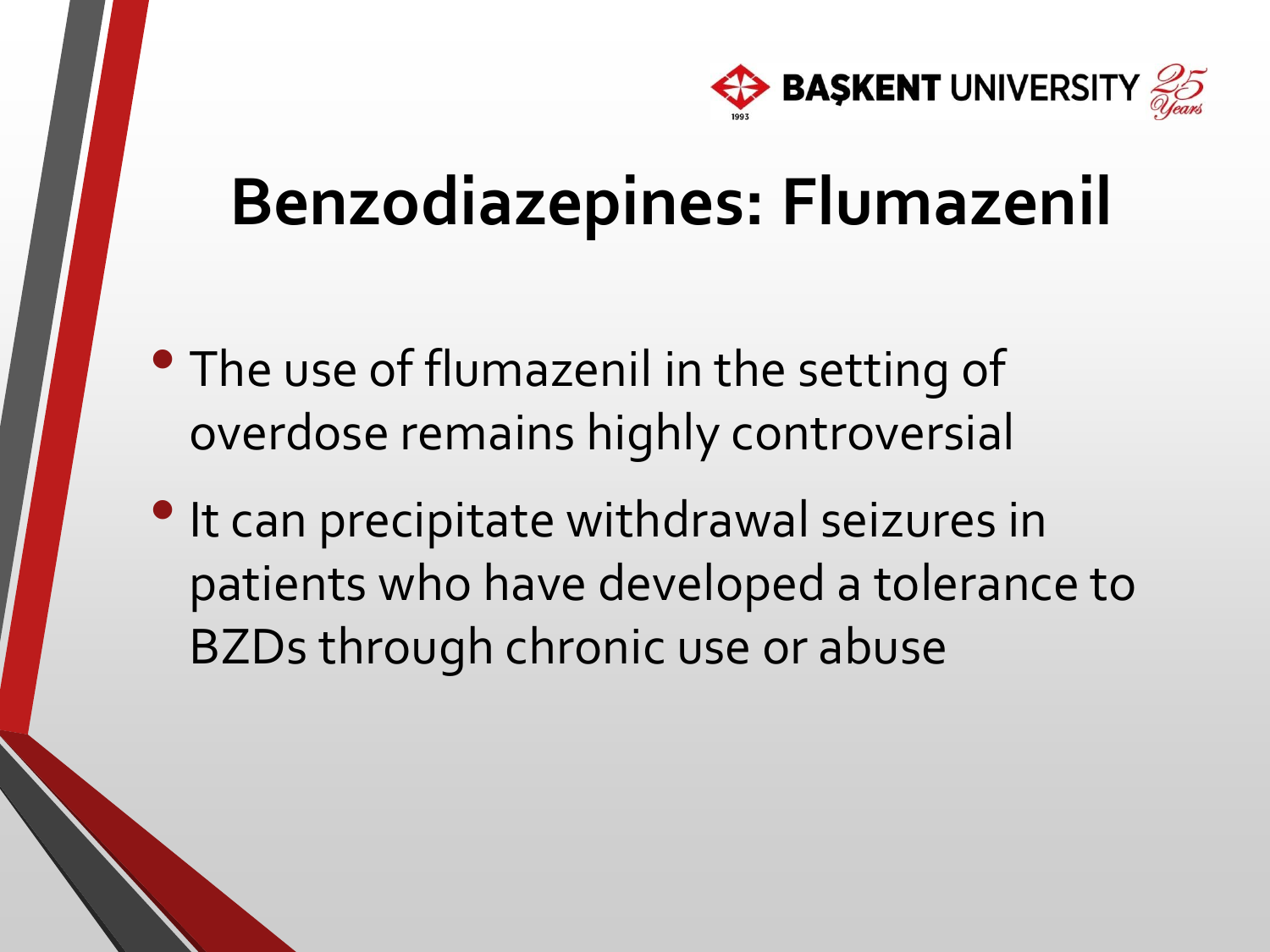

- It does not consistently reverse respiratory depression caused by BZD overdose
- It appears to be safe and effective when used to reverse the sedating effects of a BZD in patients who do not use BZDs chronically.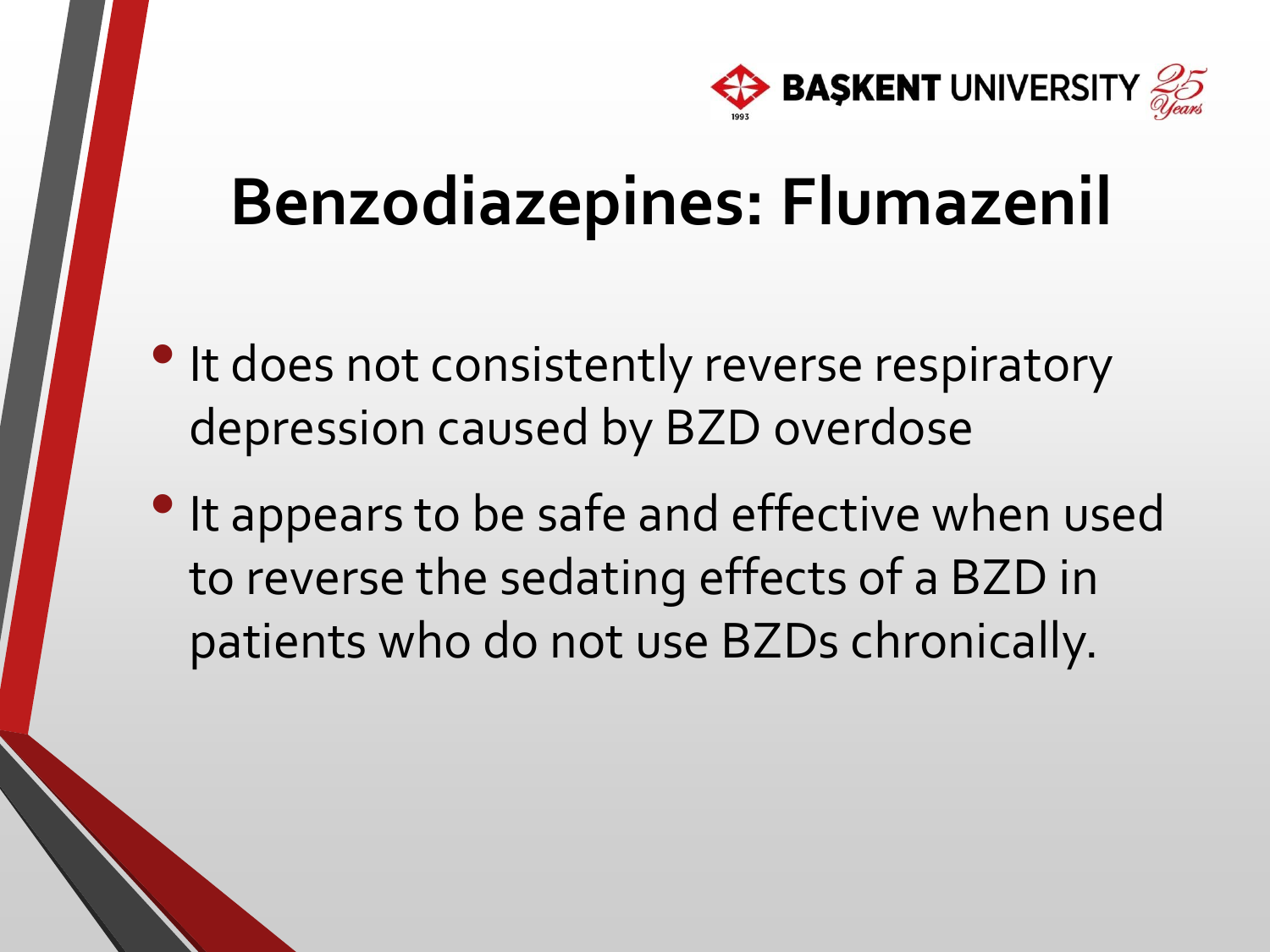

- Initial dose is **0.2 mg** IV over 30 seconds
- Repeated doses of **0.2 mg, to a maximum**  dose of 1 mg can be given until the desired effect is achieved (no more than 3 mg within any one hour)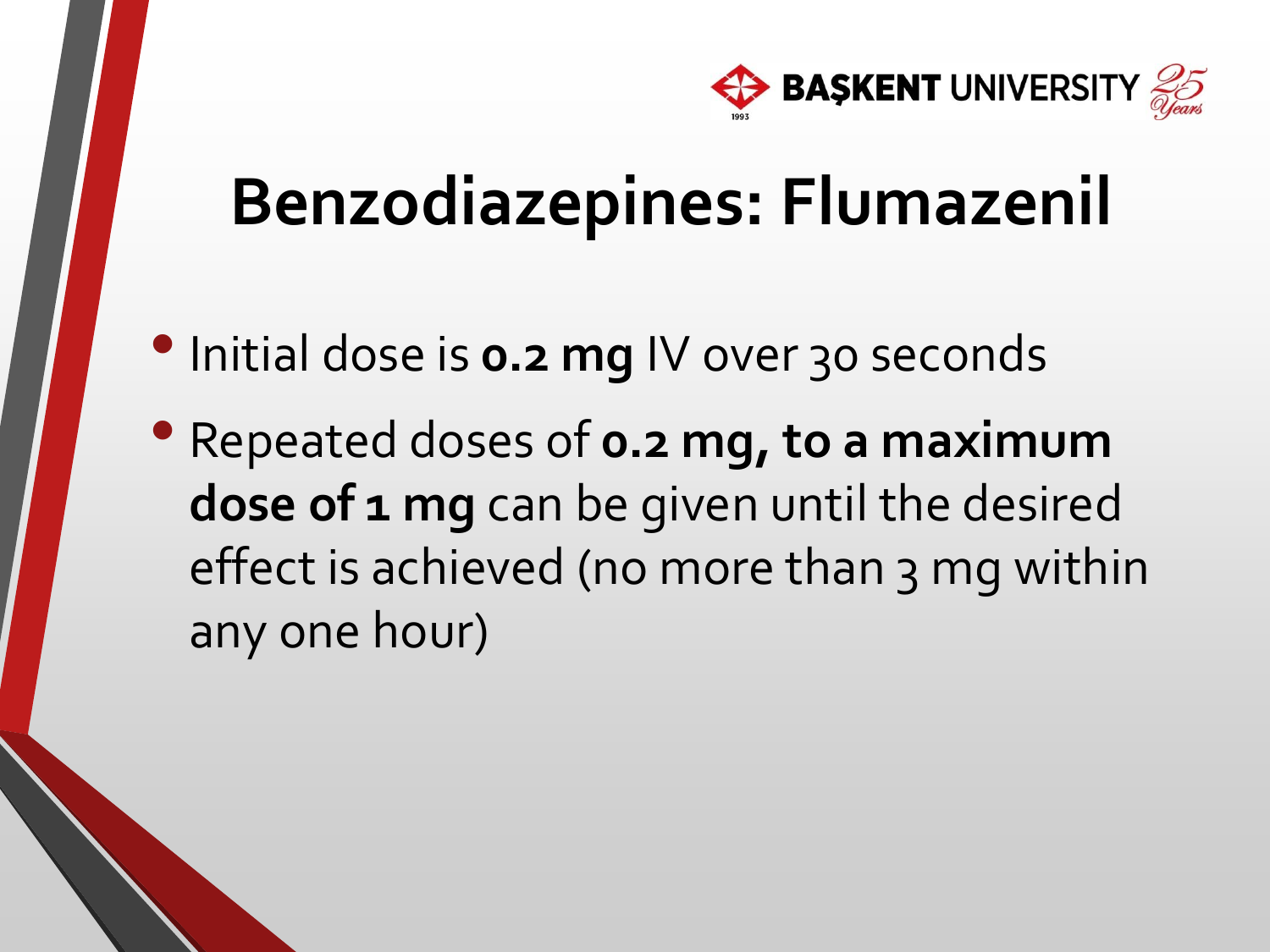

### **β-blockers: Glucagon et al.**

- For severe poisoning (eg, profound hypotension), give following treatments simultaneously:
	- IV glucagon, **5 mg** IV bolus, may be repeated if the initial bolus is ineffective
	- IV calcium salts,
		- Calcium chloride (10% solution) **10 to 20** mL
		- Calcium gluconate (10% solution) **30 to 60** mL
	- Vasopressor (eg, epinefrin),
	- IV high-dose insulin (with glucose),
	- IV lipid emulsion therapy.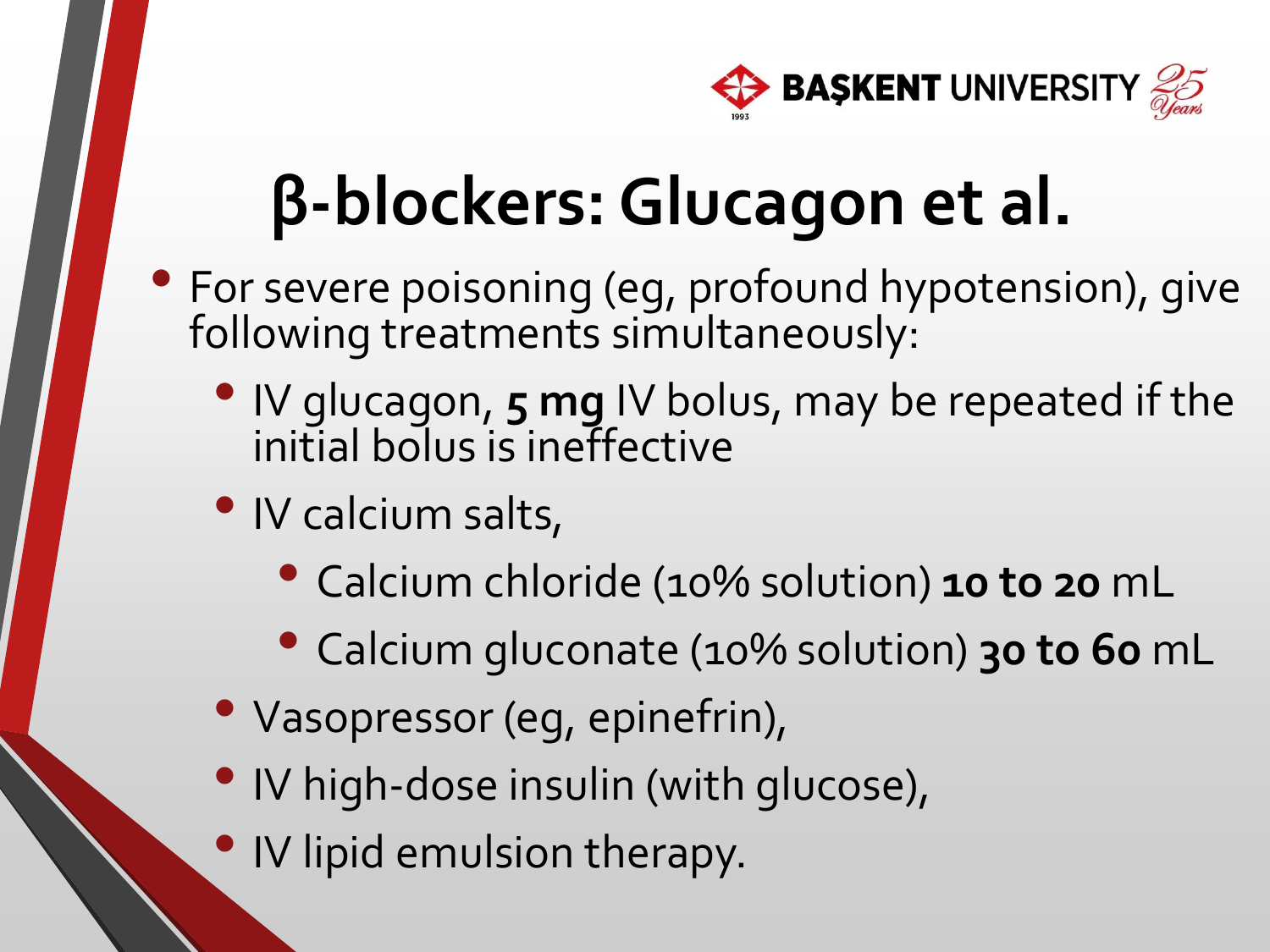

- IV high-dose insulin (with glucose): Bolus of **1 U/kg** IV of regular insulin, followed by infusion of **0.5 U**/kg/hour; (titrate infusion upwards until hypotension corrected or dose reaches 2 U/kg/hour)
- Relative hypoglycemia and hypokalemia must be corrected prior to therapy
- IV lipid emulsion therapy: **1.5 mL/kg** over 2 minutes, followed by **1.5 mL/kg** infusion over 60 minutes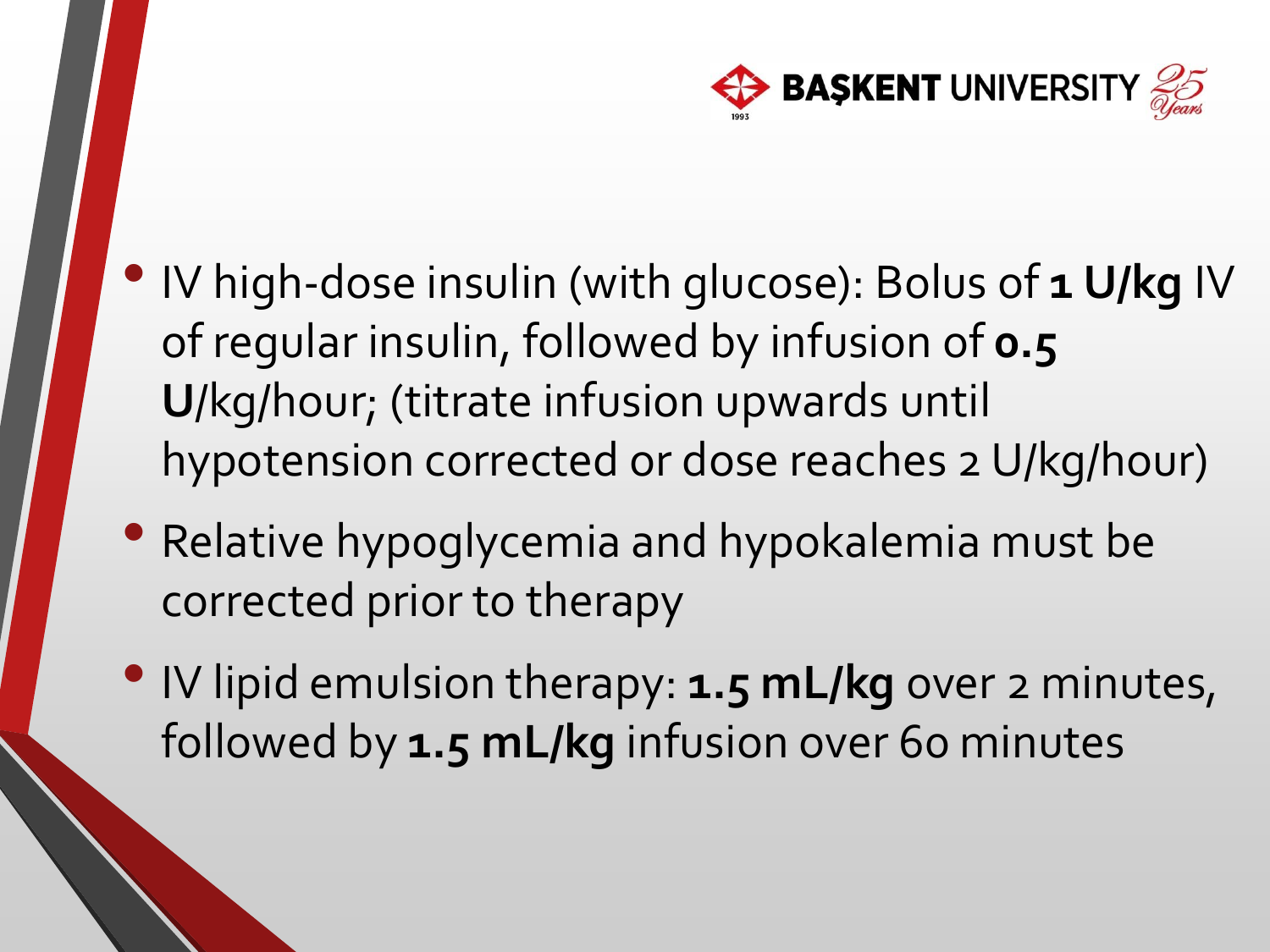

# **Carbon monoxide: Oxygen, hyperbaric oxygen**

- •Intubate as clinically indicated
- Apply high-flow oxygen to **all** poisoned patients regardless of pulse oximetry or arterial pO2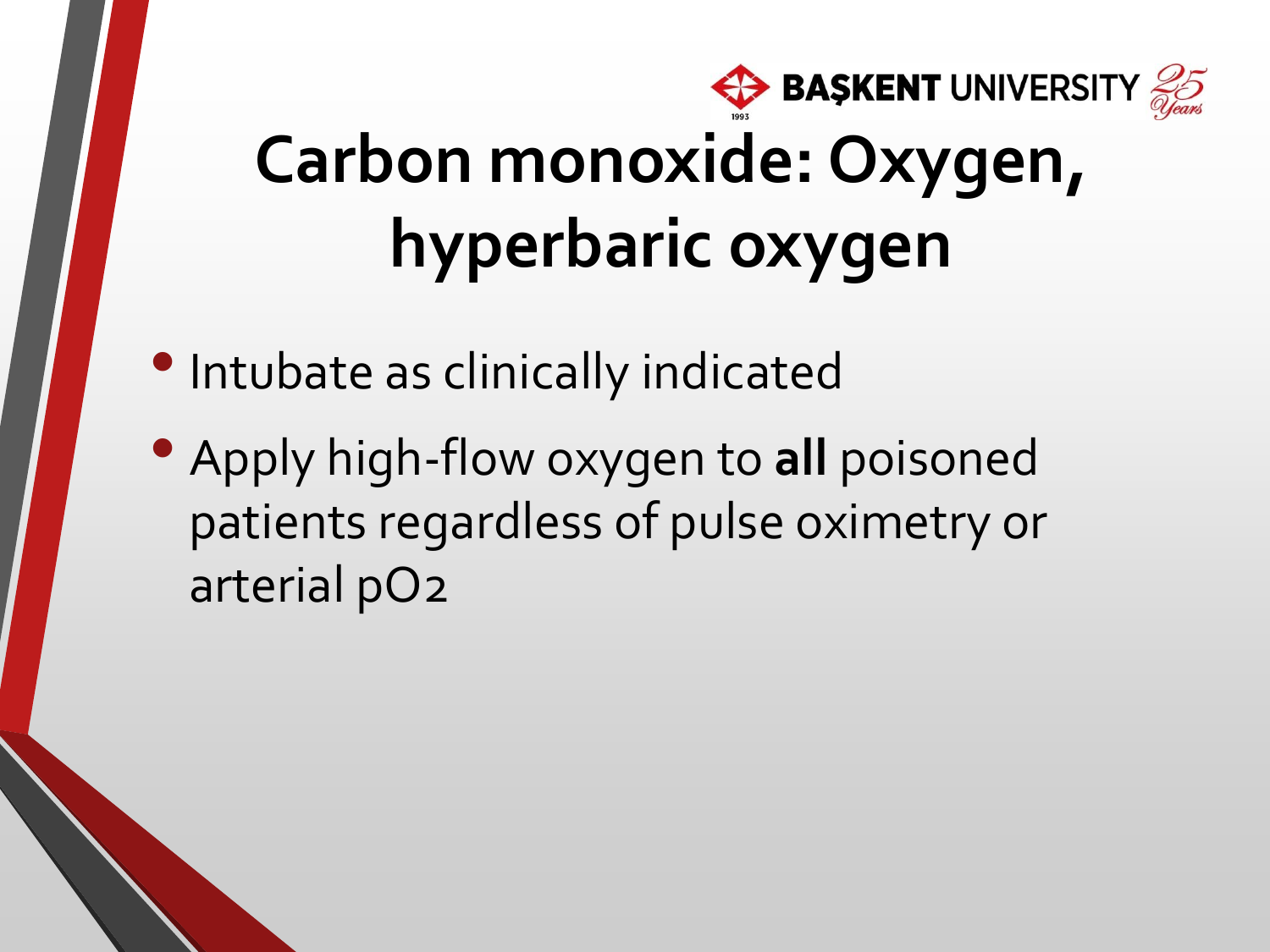

• Hyperbaric oxygen (HBO) for:

- CO level >25 percent (>20 percent if pregnant)
- Loss of consciousness
- Severe metabolic acidosis (pH <7.1)
- Concern for end-organ ischemia (chest pain, ECG changes, altered mental status)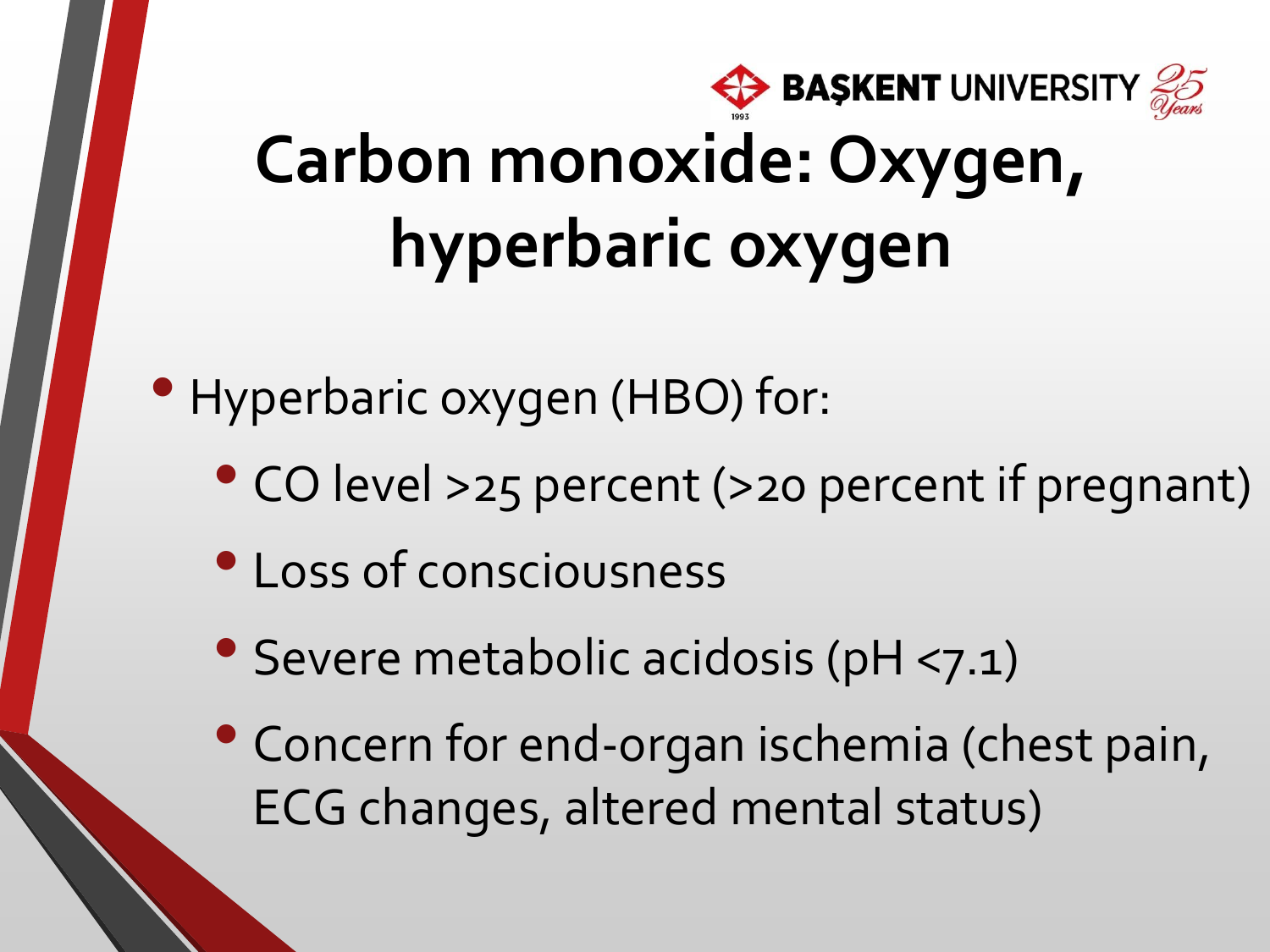

- **If 4-factor prothrombin complex concentrate is available (preferred approach):**
	- 4F PCC **1500 to 2000 units** IV over 10 minutes.
	- Check INR 15 minutes after completion of the infusion
	- If INR is not ≤1.5, give additional 4F PCC
	- Give vitamin K 10 mg IV over 10 to 20 minutes.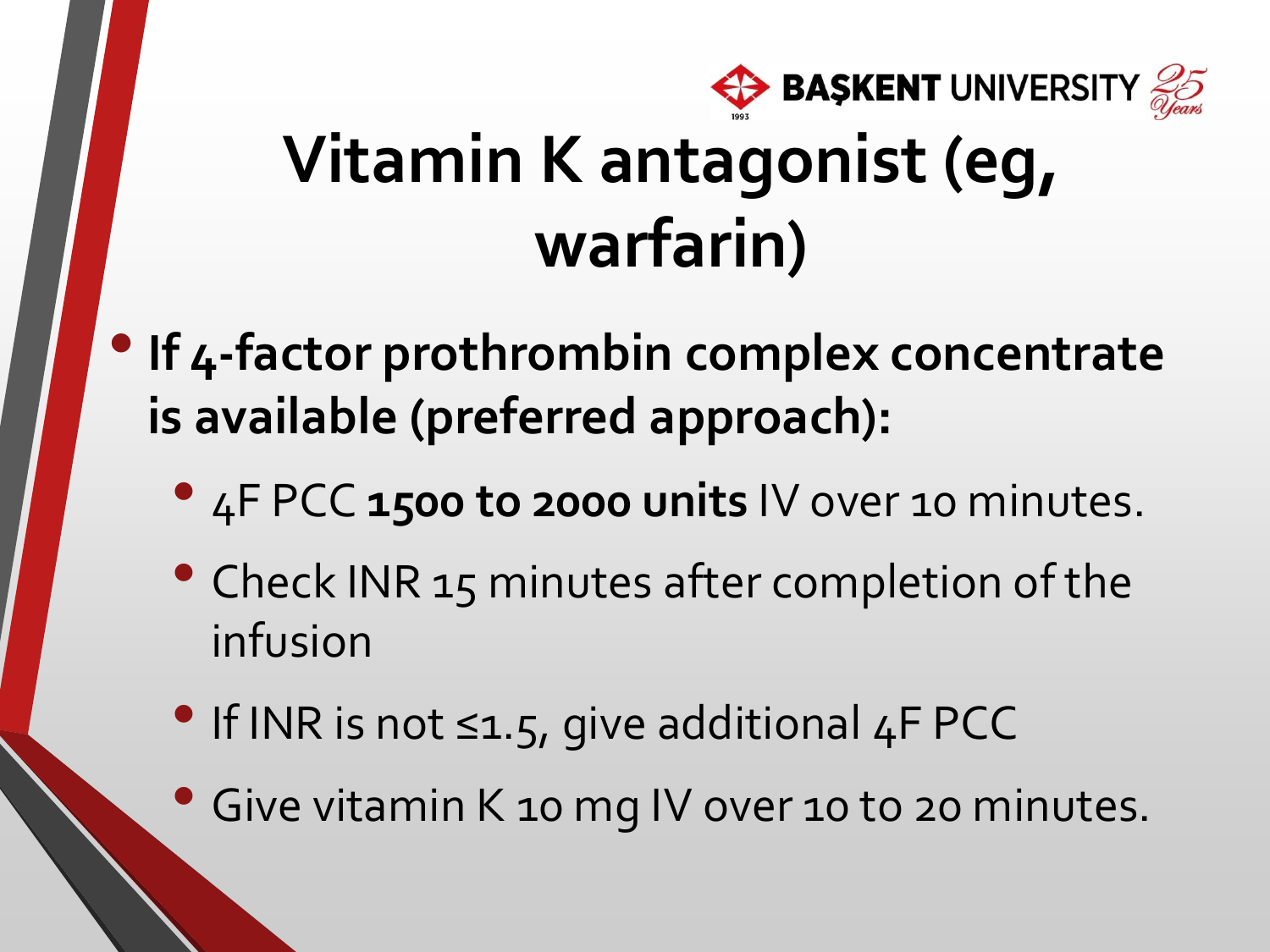

- •**If 3-factor prothrombin complex concentrate is available** 
	- 3F PCC **1500 to 2000 units** IV over 10 minutes.
	- Check INR 15 minutes after completion of the infusion
	- If INR is not ≤1.5, give additional 3F PCC
	- Give vitamin K 10 mg IV over 10 to 20 minutes.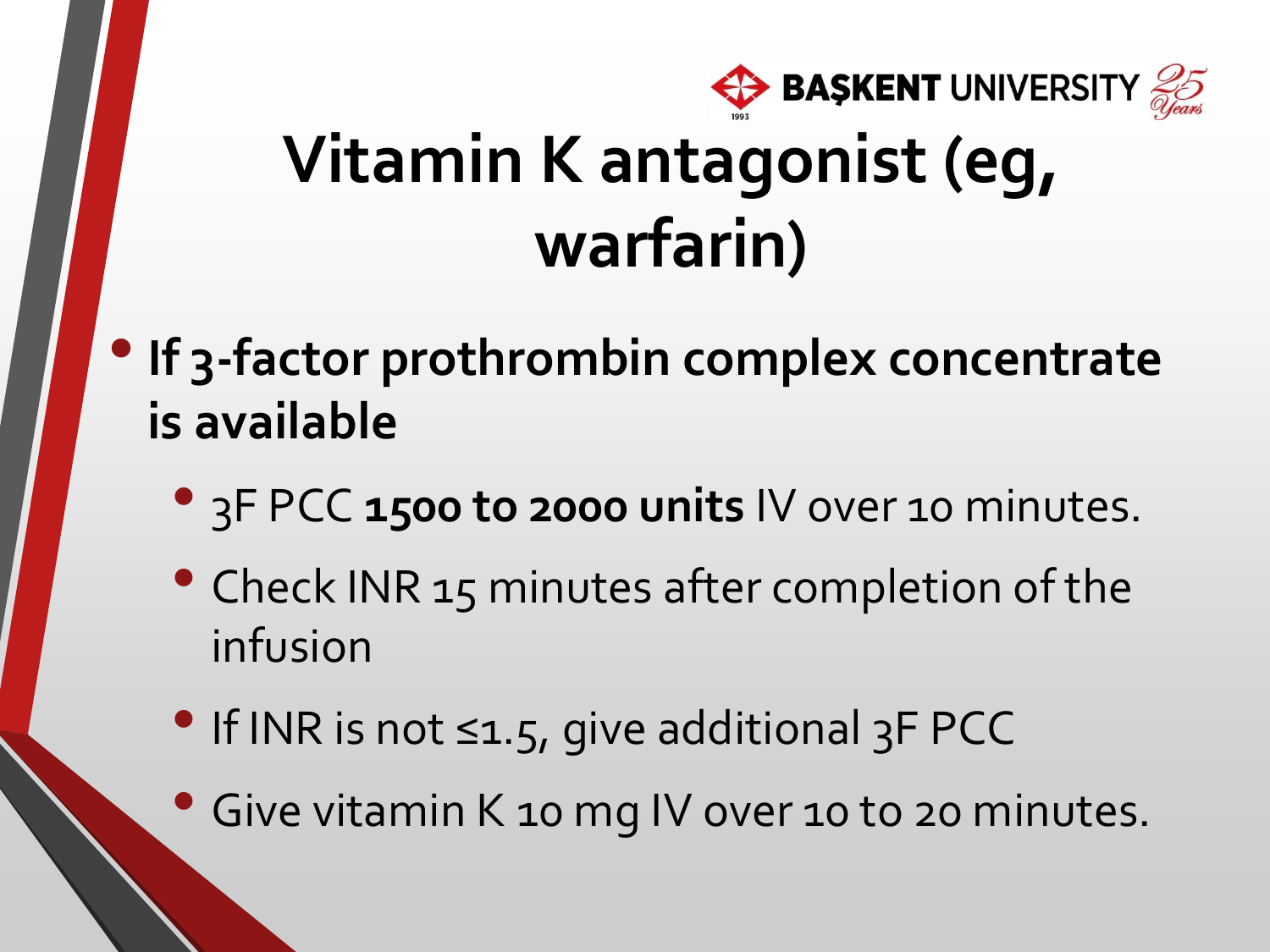

### • **Neither 3F PCC nor 4F PCC is available**

- FFP 2 units IV by rapid infusion.
- Check INR 15 minutes after completion of infusion. If INR ≥1.5, administer 2 additional units
- Repeat process until INR ≤1.5
- Administer loop diuretic if volume overload occurs
- Give vitamin K 10 mg IV over 10 to 20 minutes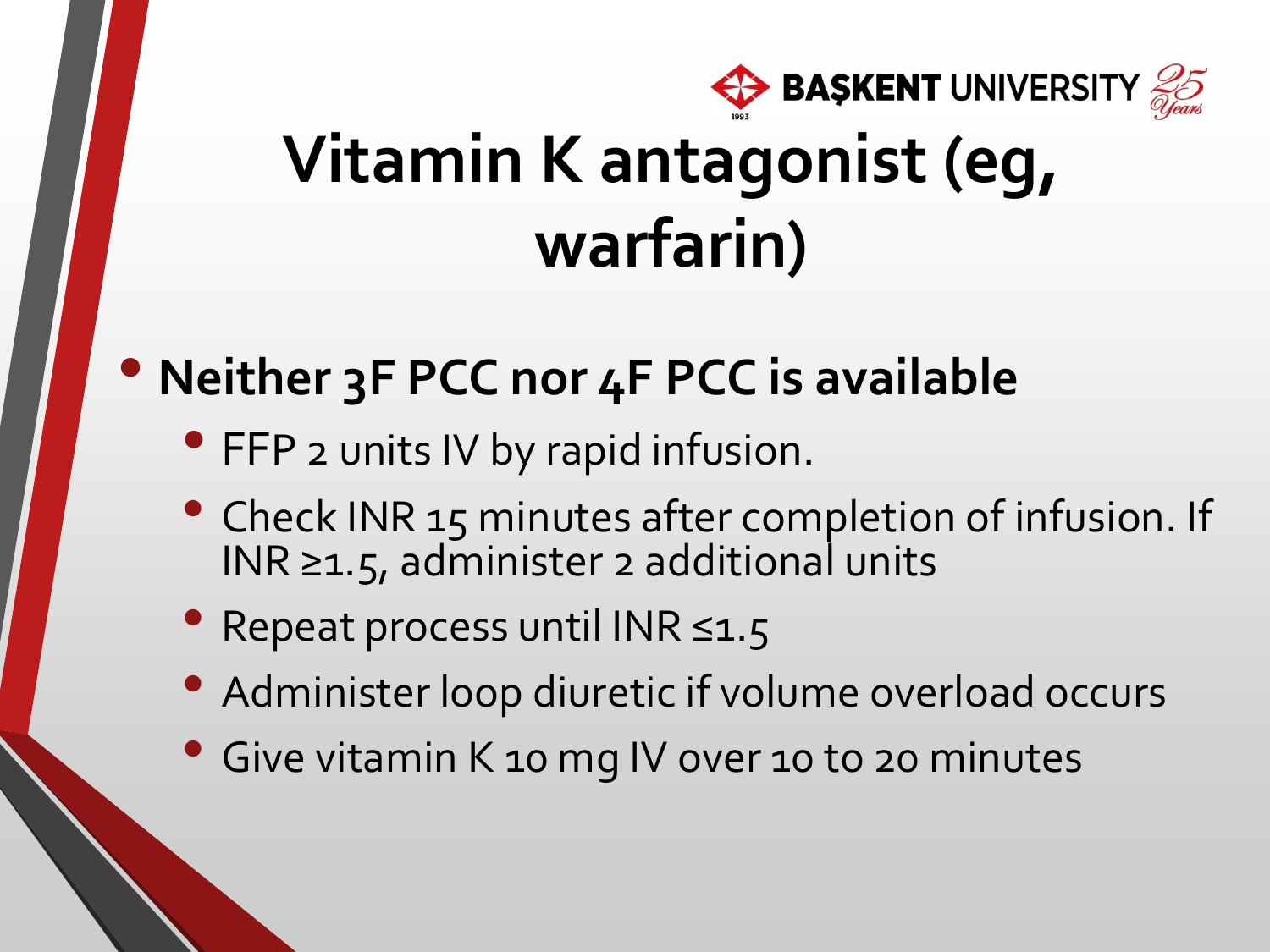

- These products and doses are for use in lifethreatening bleeding only
- PCC will reverse anticoagulation within minutes of administration;
- FFP administration can take hours due to the volume required;
- Vitamin K effect takes 12 to 24 hours, but administration of it is needed to counteract the long half-life of warfarin.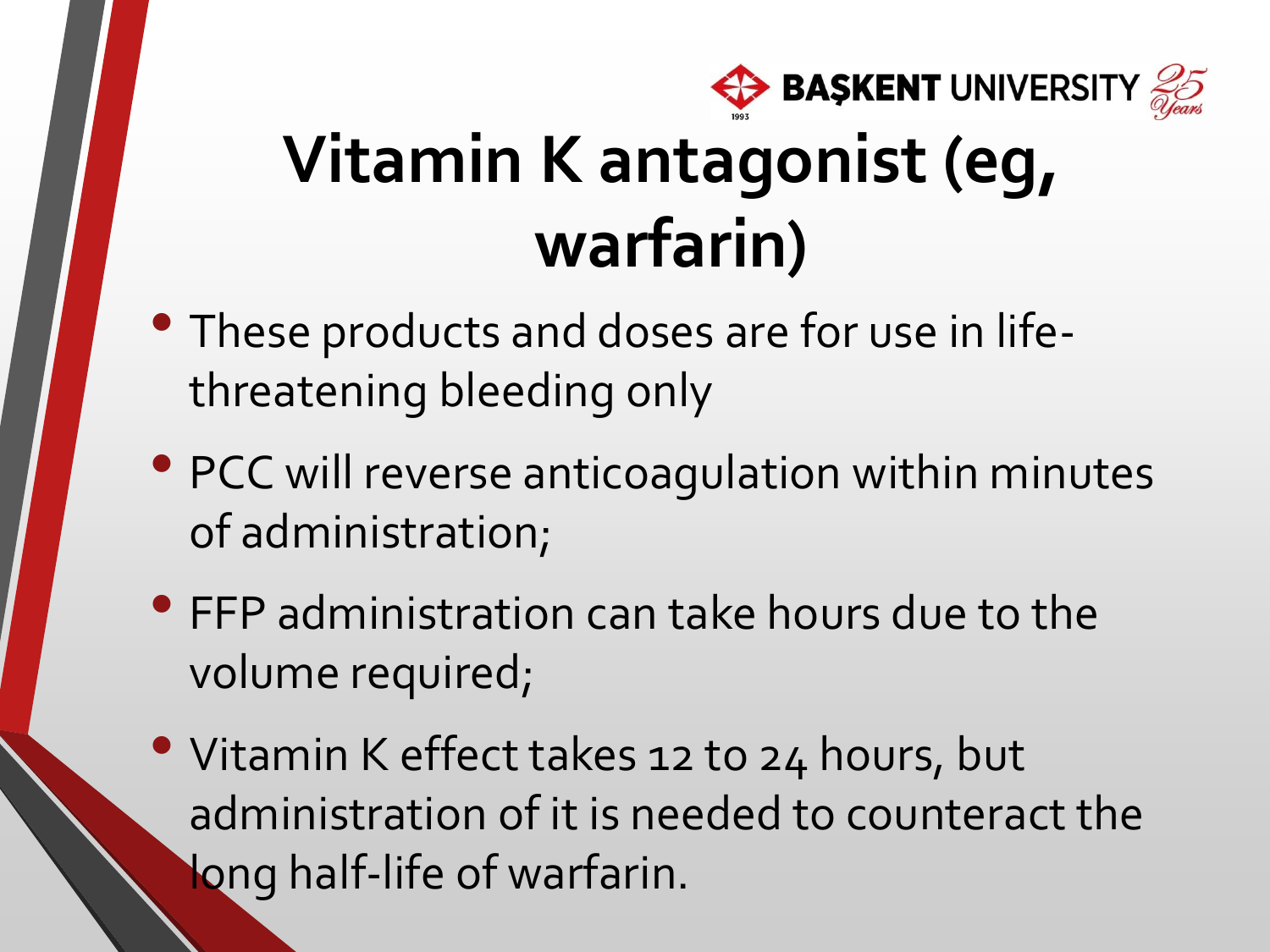

### **Cyanide: Cyanide antidote kit, hydroxocobalamin**

• If hydroxocobalamin is available

- Hydroxocobalamin **70 mg/kg** up to 5 g IV (**5 g** is standard adult dose)
- Sodium thiosulfate (25%): **1.65 mL/kg** up to 50 mL IV; may repeat once (maximum dose 12.5 g)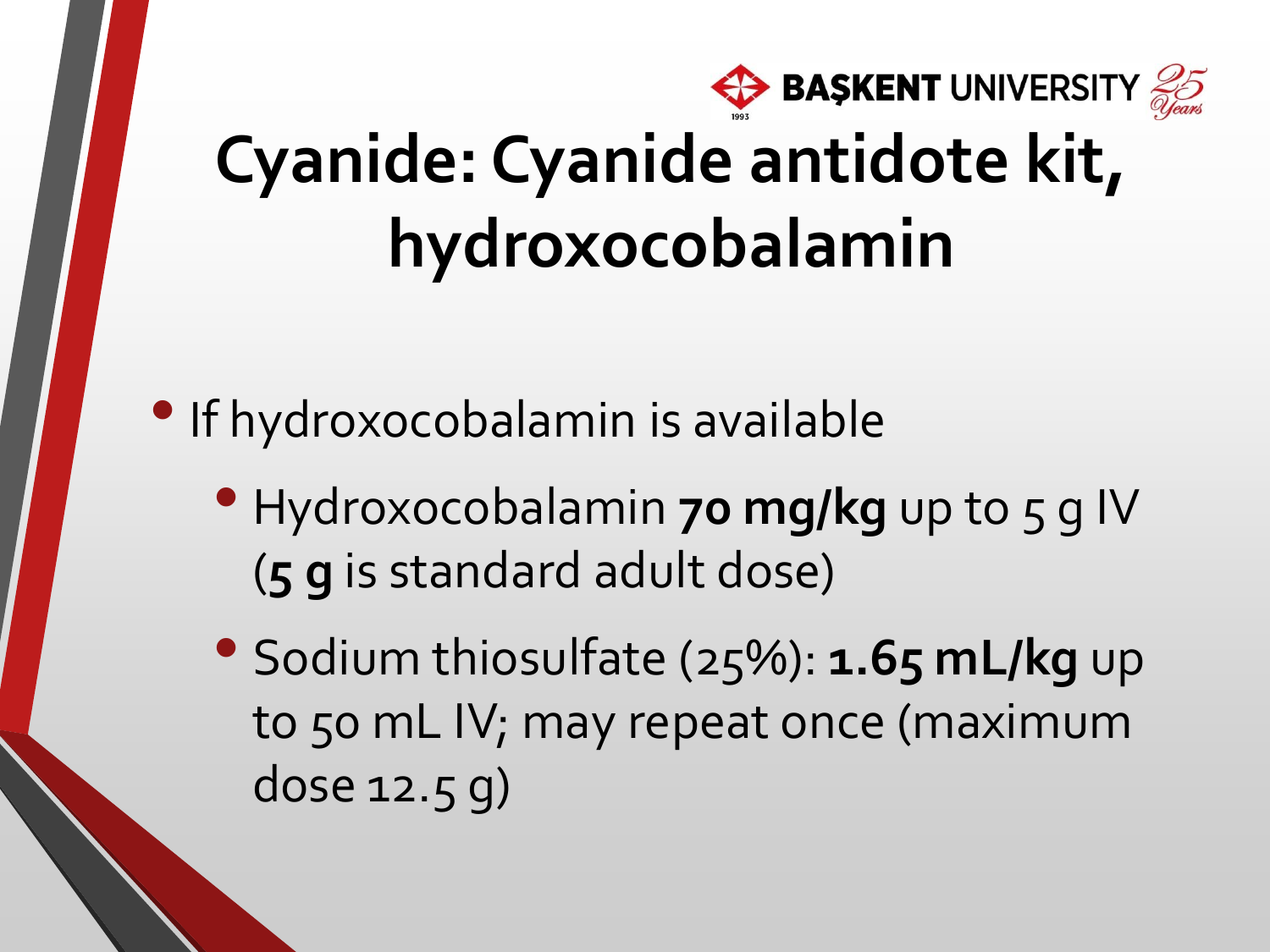

### **Cyanide: Cyanide antidote kit, hydroxocobalamin**

- •If hydroxocobalamin is not available (no contraindications to nitrites)
	- Sodium nitrite **10 mg/kg up to 300 mg**  by slow IV infusion; may repeat once
	- Sodium thiosulfate (25%): **1.65 mL/kg** up to 50 mL IV; may repeat once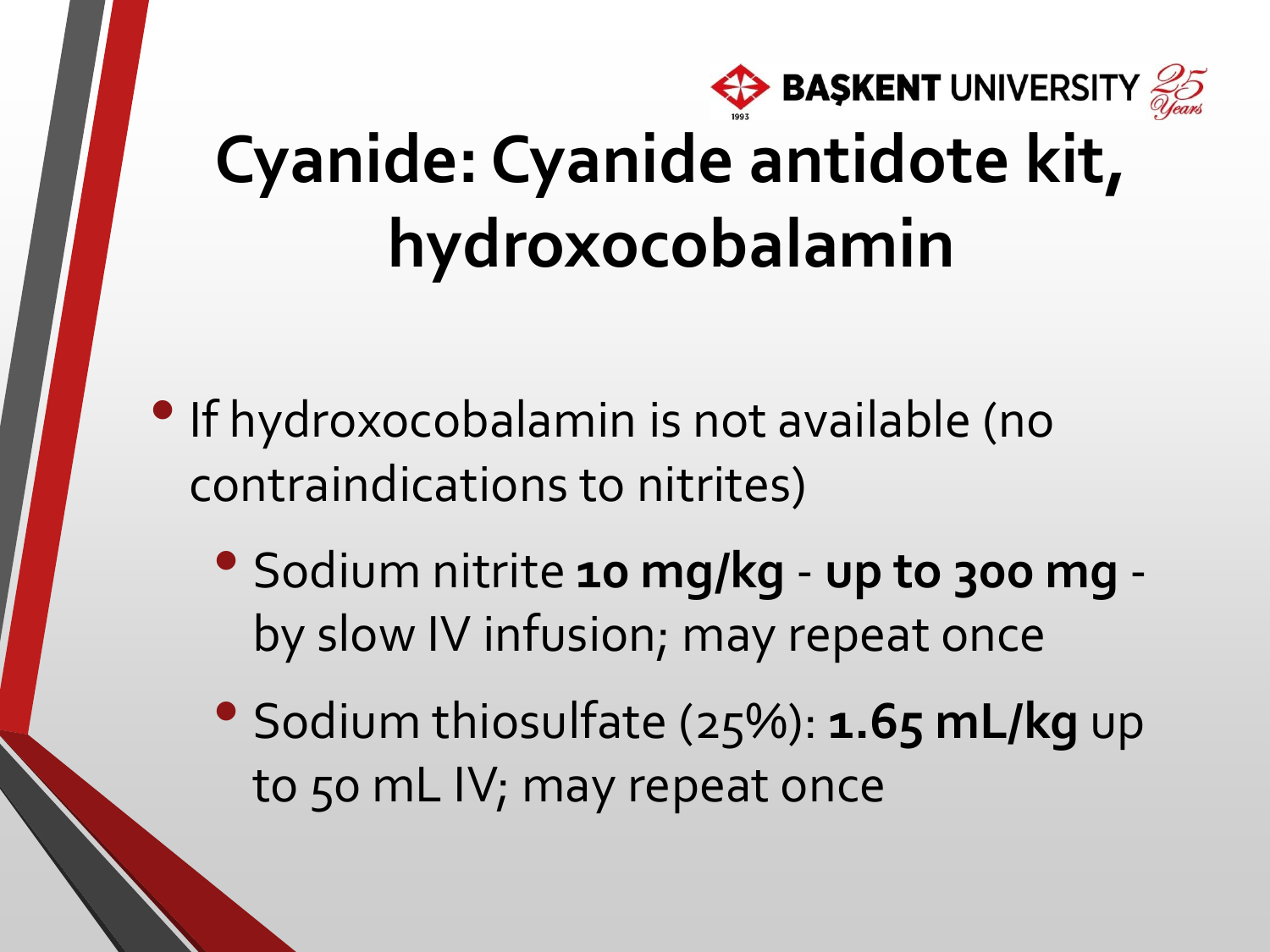

### **Cyanide: Cyanide antidote kit, hydroxocobalamin**

•If hydroxocobalamin is not available and cyanide toxicity is possible but not certain, or the patient has contraindications to nitrites

• Sodium thiosulfate (25%): **1.65 mL/kg** up to 50 mL IV; may repeat once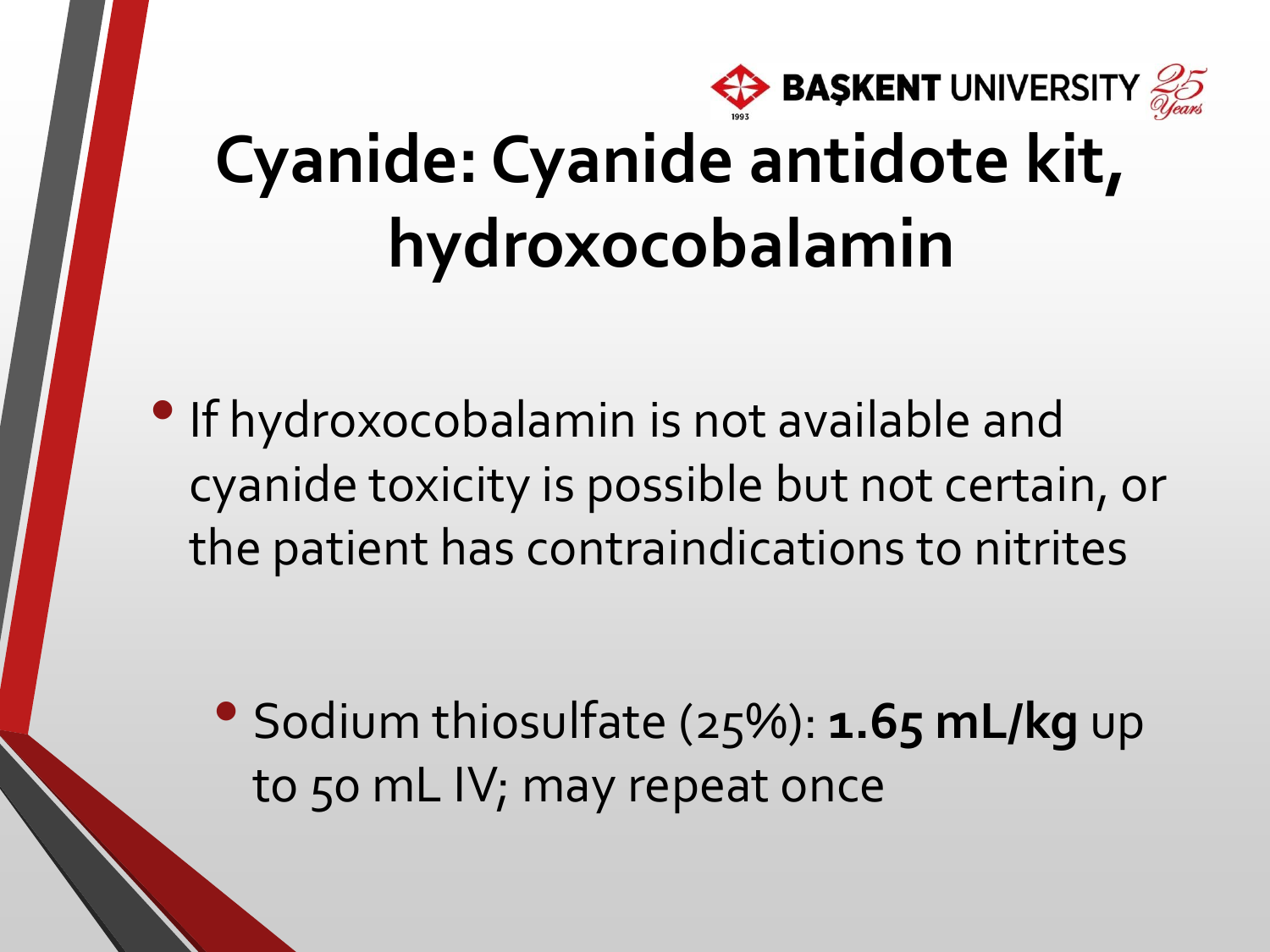

- Block alchohol dehydrogenase with **fomepizole**,
	- **15 mg/kg** IV loading dose,
	- followed by **10 mg/kg** q 12 h x 4 doses.
	- If patient requires further treatment after this regimen, increase dose to **15 mg/kg**  every 12 hours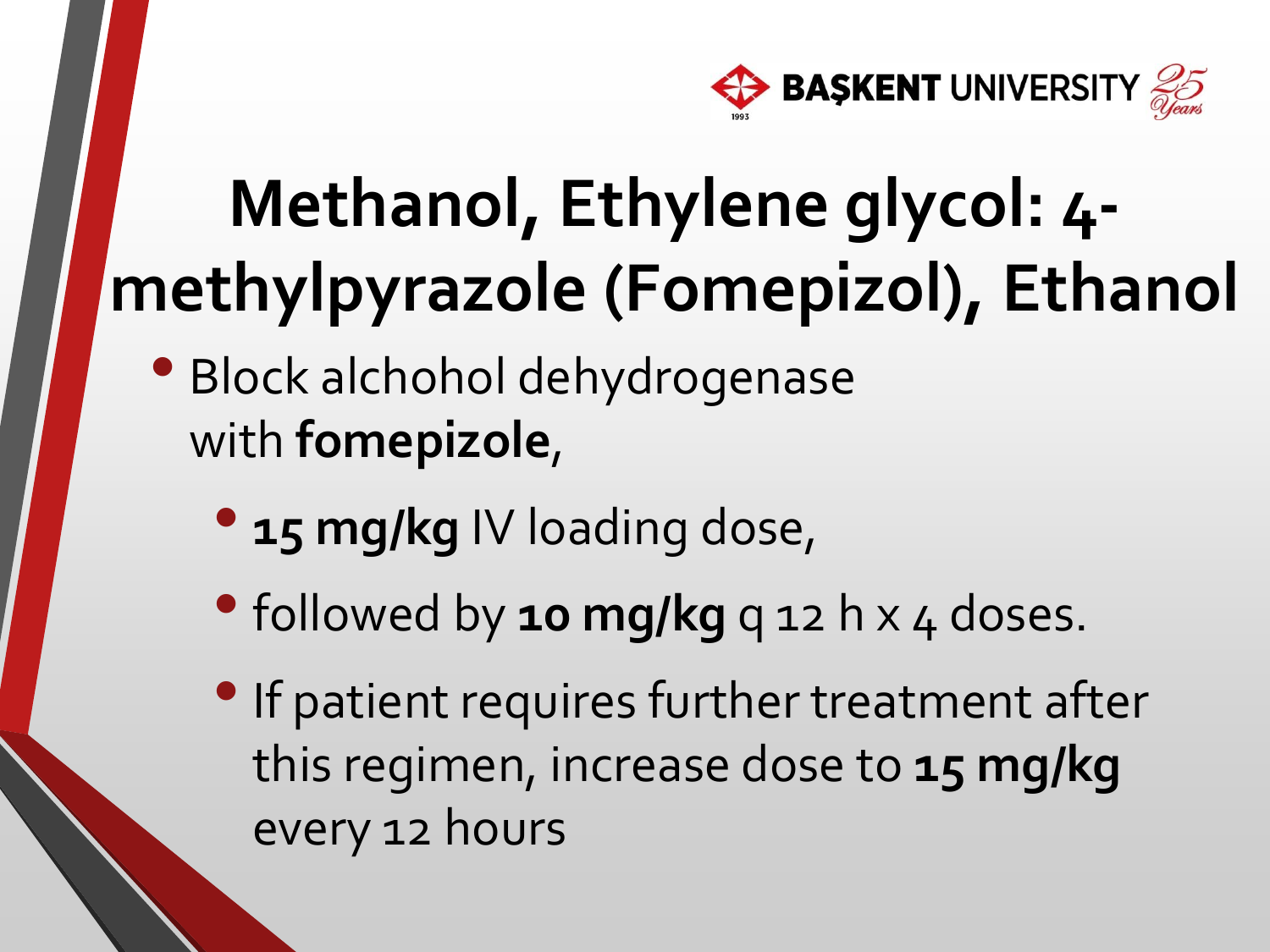

- •If fomepizole is unavailable or patient has a known allergy, block alcohol dehydrogenase with ethanol,
	- **10 mL/kg** of a ethanol solution (10%),
	- •followed by **1 mL/kg** of ethanol solution (10%) infused per hour.
	- Titrate to serum ethanol concentration of **100 mg/dL**.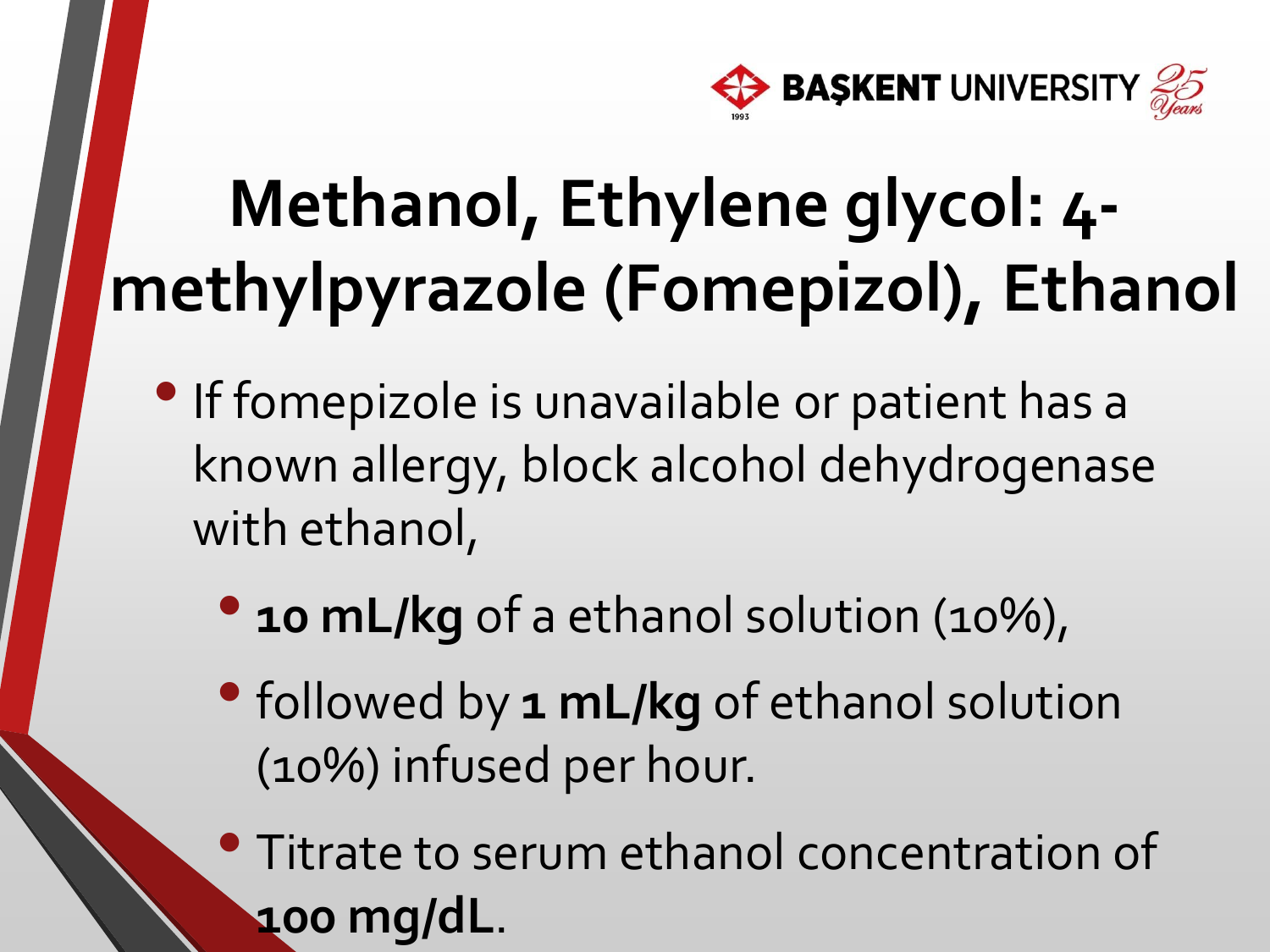

- Administer **sodium bicarbonate**,
	- 1 to 2 meg/kg bolus followed by infusion of 132 meg NaHCO3 in 1 L D5W to run at 200 to 250 mL/hour for patients with pH below 7.3
- For patients with known or suspected methanol poisoning, administer **folic acid**, 50 mg IV every six hours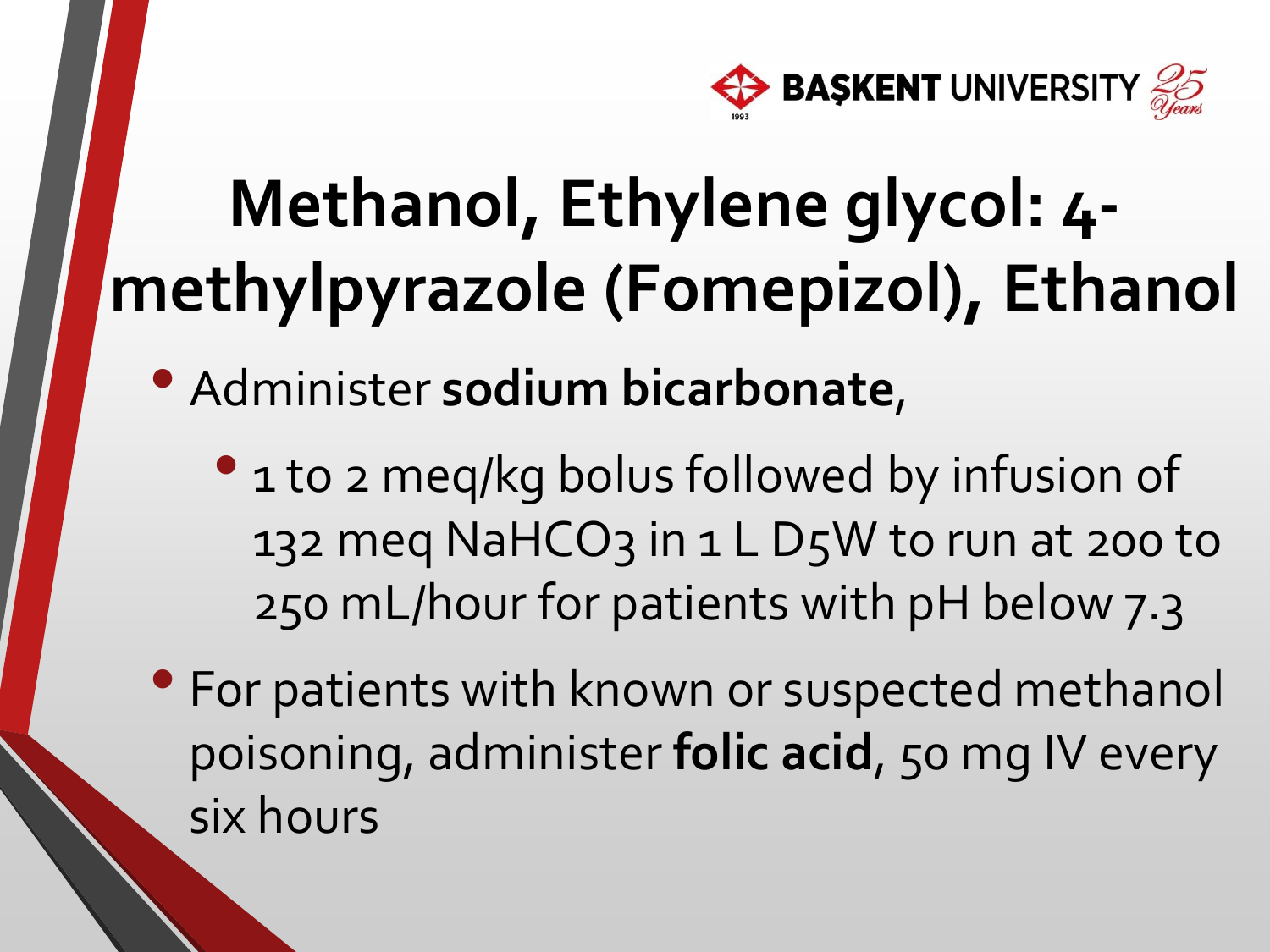

- For patients with known or suspected ethylene glycol poisoning, administer
	- **thiamine**, **100 mg IV**, and **pyridoxine**, **<sup>50</sup> mg IV**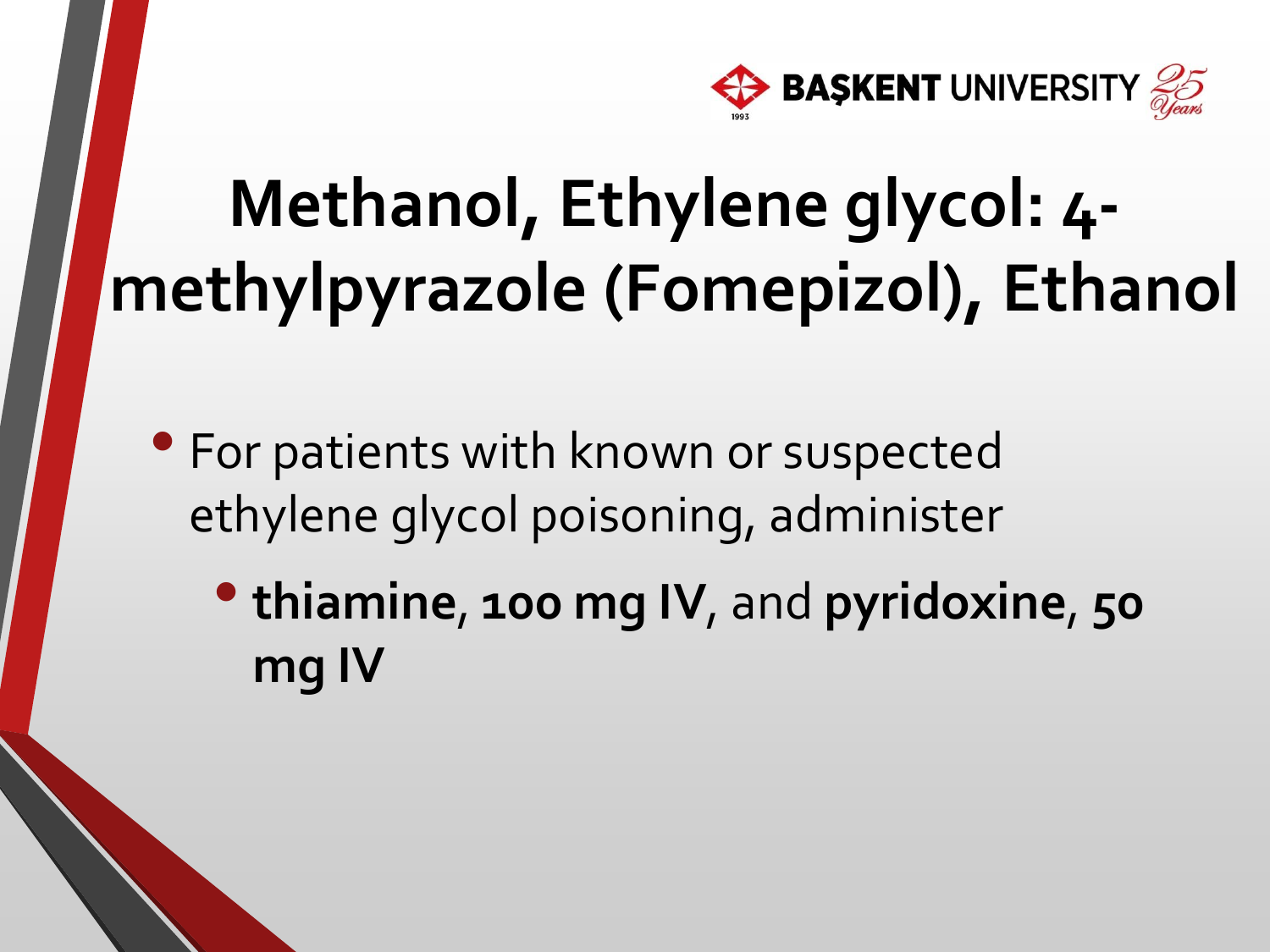

## **Methemoglobinemia: Methylene blue**

- •If the patient is symptomatic and does not have G6PD deficiency, we recommend the immediate use of intravenous MB
- Prefer MB over ascorbic acid because of its more rapid onset of action.
	- The usual dose in this setting is **1 to 2 mg/kg**, given over five minutes.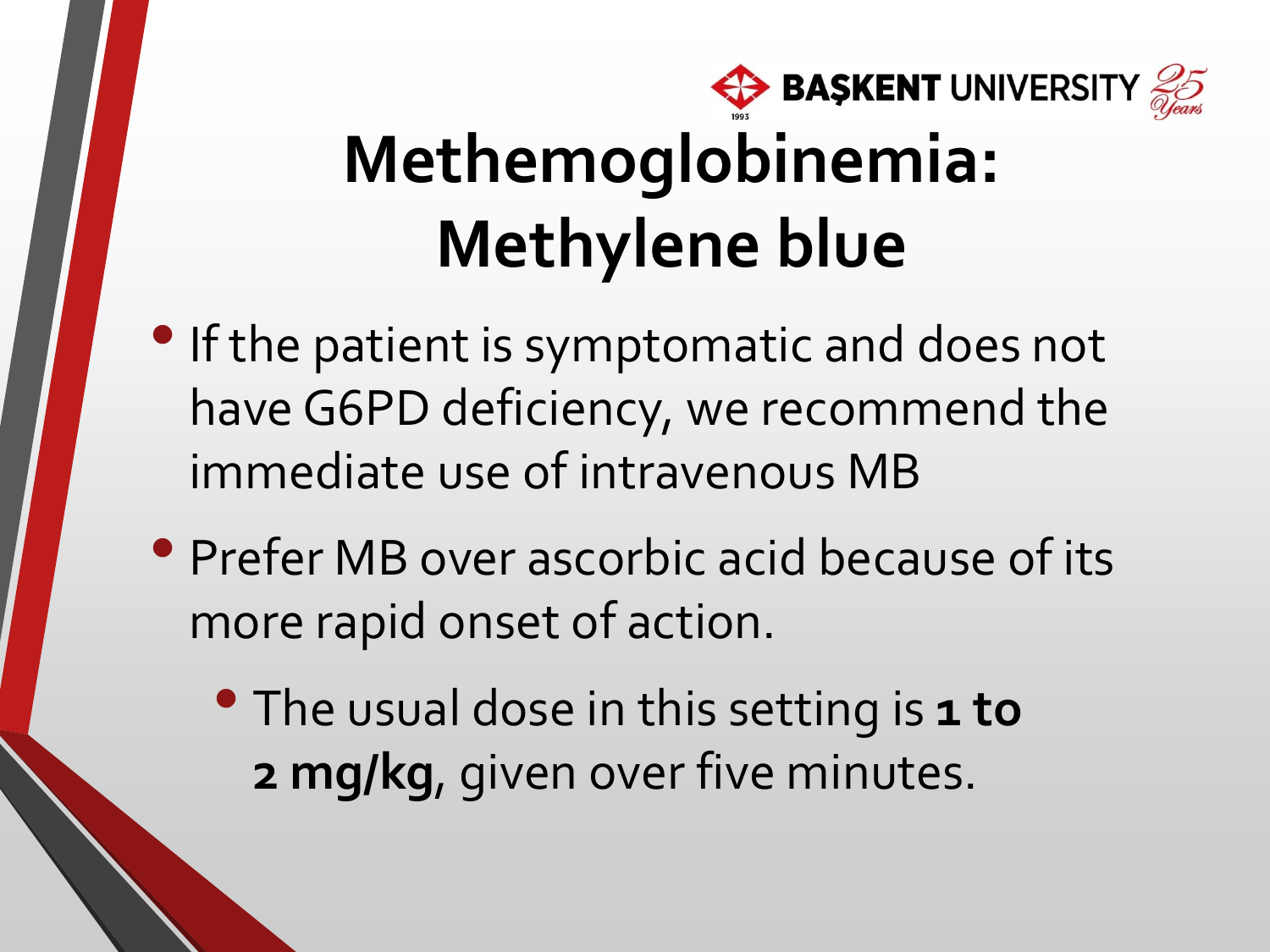

### **Opiates: Naloxone**

- If the O2 saturation is <90% but the patient is breathing spontaneously, administer supplemental oxygen followed by IV naloxone, **0.05 mg**
- Repeat until ventilation is adequate.
- The goal of treatment is adequate ventilation, **not** normal mental status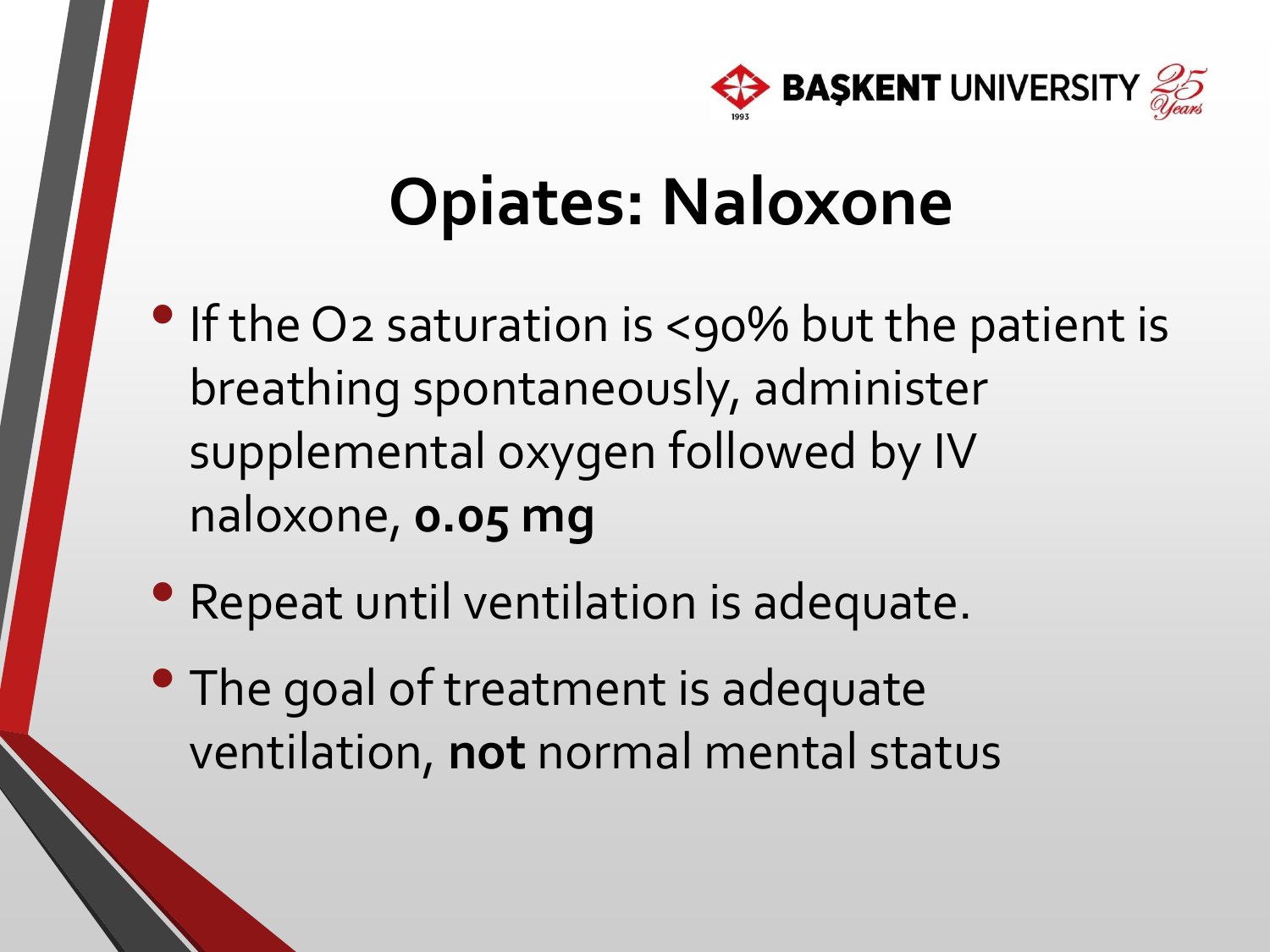

### **Opiates: Naloxone**

- If the response is inadequate after 5 to 10 mg, reconsider the diagnosis
- If the patient is apneic, ventilate using a bagvalve mask attached to supplemental oxygen and administer naloxone in doses of **0.2 to 1 mg IV or IM**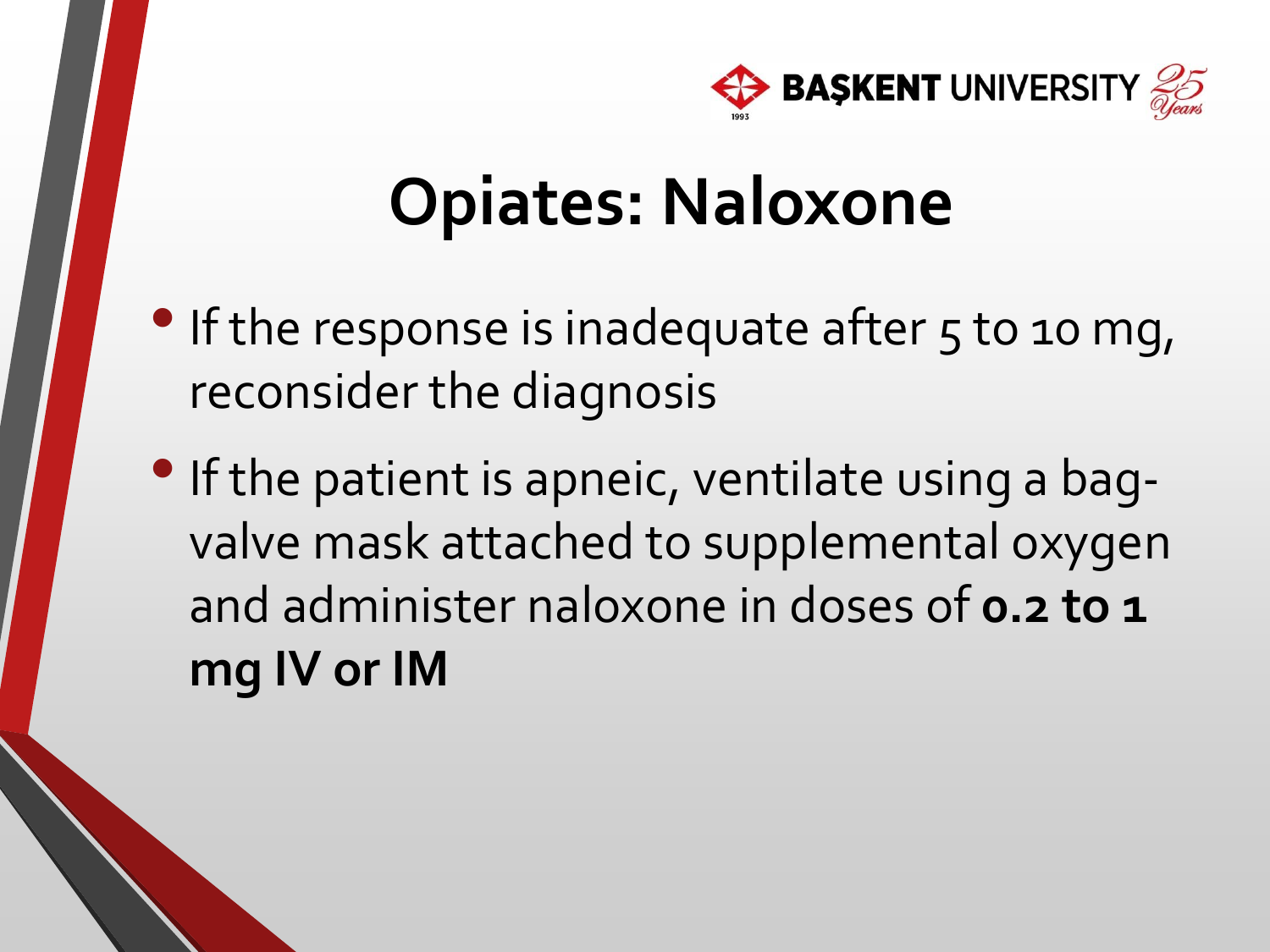

## **Organophosphates: Atropine, pralidoxime**

- **Atropine 2 to 5 mg** IV/IM/IO bolus
	- Escalate (double) dose every 3-5 minutes until bronchial secretions and wheezing stop
	- Tachycardia and mydriasis are not contraindications
	- Hundreds of milligrams may be needed over several days in severe poisonings
	- Inhaled ipratropium 0.5 mg with parenteral atropine may be helpful for bronchospasm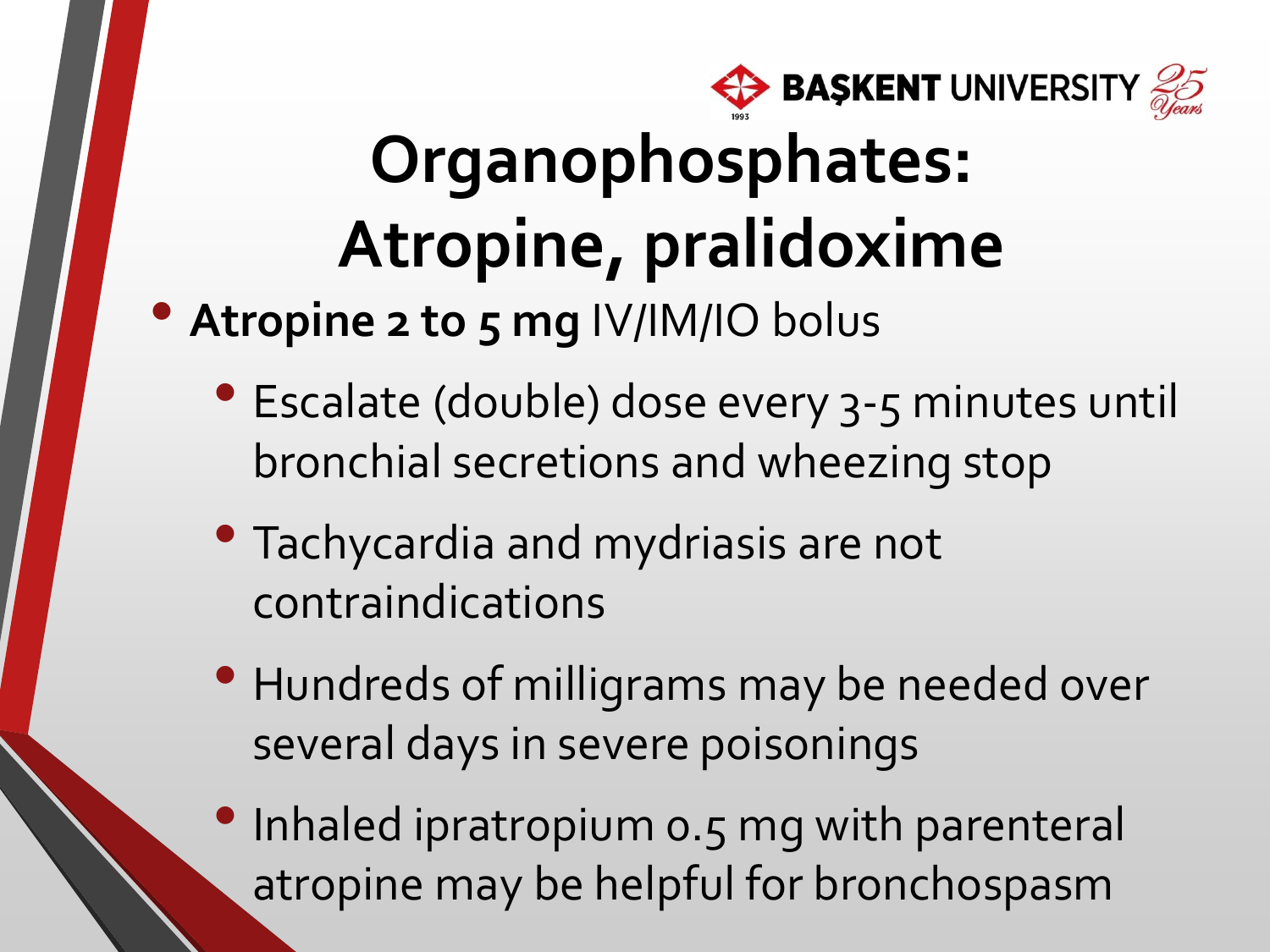

### **Organophosphates: Atropine, pralidoxime**

- **Pralidoxime** (2-PAM)
	- **2 g** IV over 30 minutes; may repeat after 30 minutes or give continuous infusion if severe
	- Continuous infusion at 8 mg/kg/hour in adults
	- If no IV access, give pralidoxime 600 mg IM
	- is given with atropine
	- Diazepam **10 mg** IV, repeat as necessary if seizures occur. Do not give phenytoin.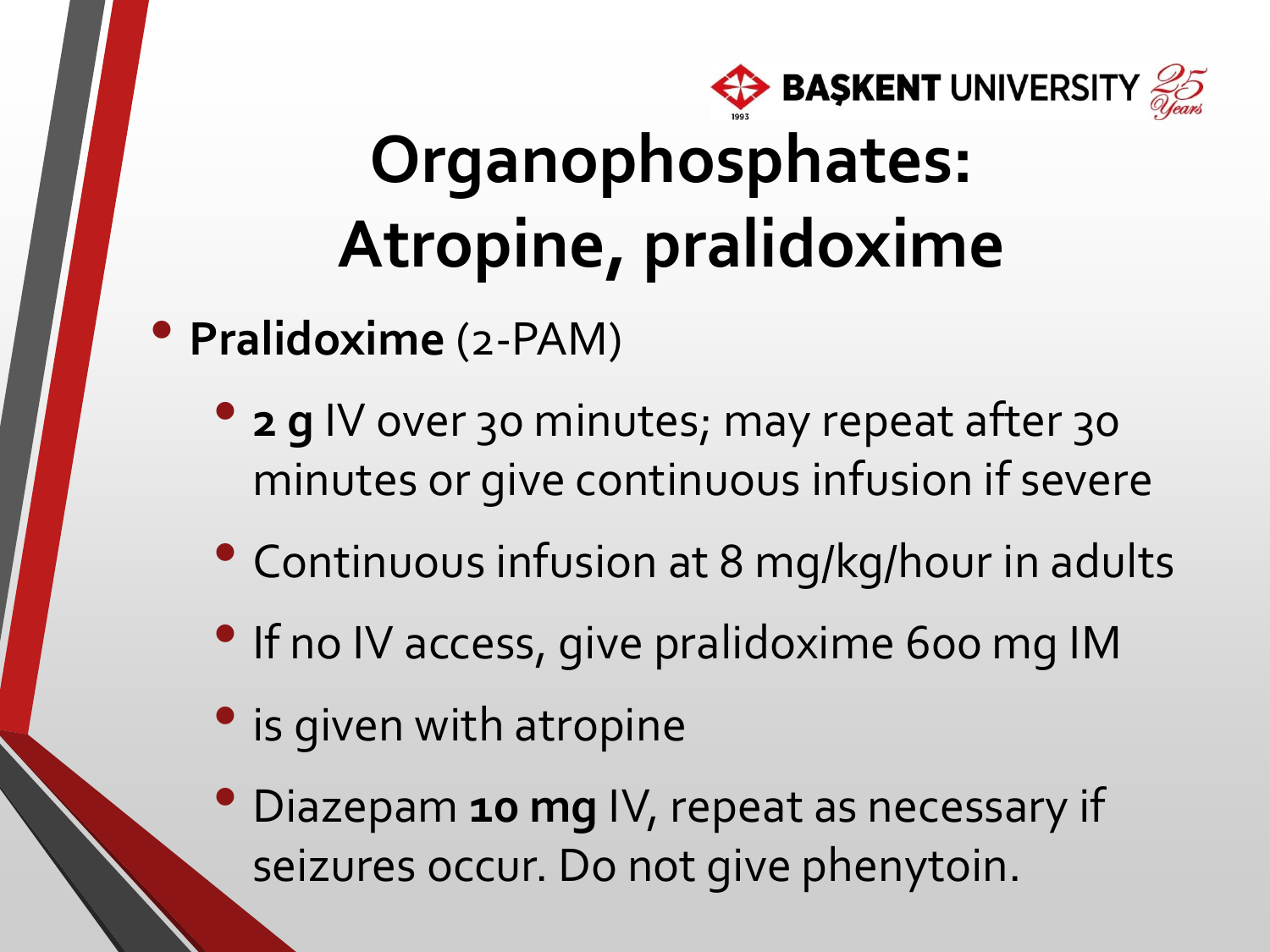

### **Tricyclic antidepressants: NaHCO3**

- for QRS duration >100 msec or any ventricular arrhythmia caused by TCA poisoning
	- The initial dose of sodium bicarbonate is **<sup>1</sup> to 2 mEq/kg.**
	- In adults, this may be given as two to three **50 mEq (50 mL)** vials or prefilled syringes of 8.4 percent sodium bicarbonate given as a rapid IV push through a large bore IV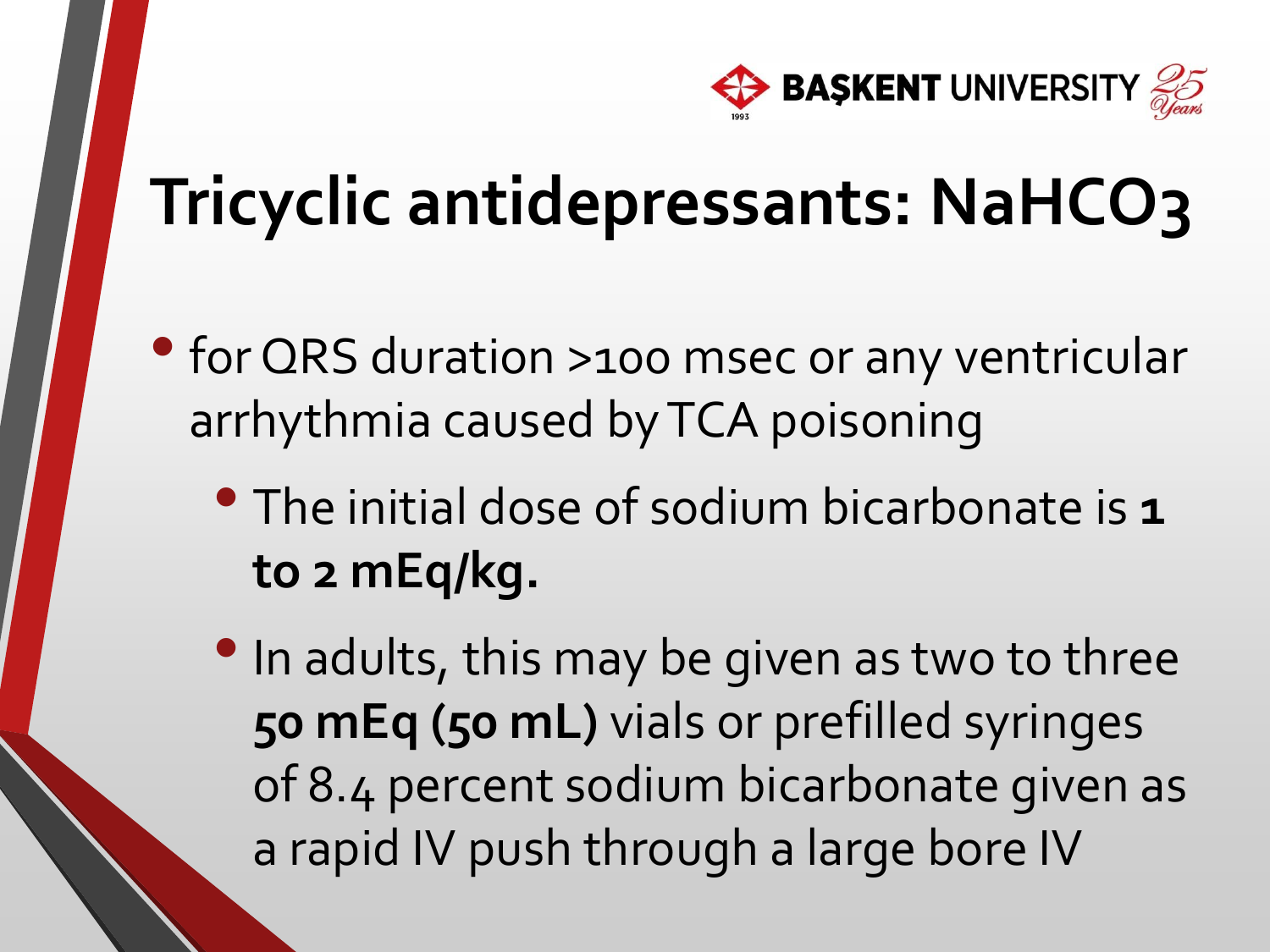

# **Digoxin: Digibind**

- Clinically significant manifestations of digitalis poisoning be treated with digoxin-specific antibody (Fab) fragments
- As temporizing measures or if Fab fragments are not immediately available, bradycardia can be treated with atropin 0.5 mg IV in adults and hypotension with IV boluses of isotonic crystalloid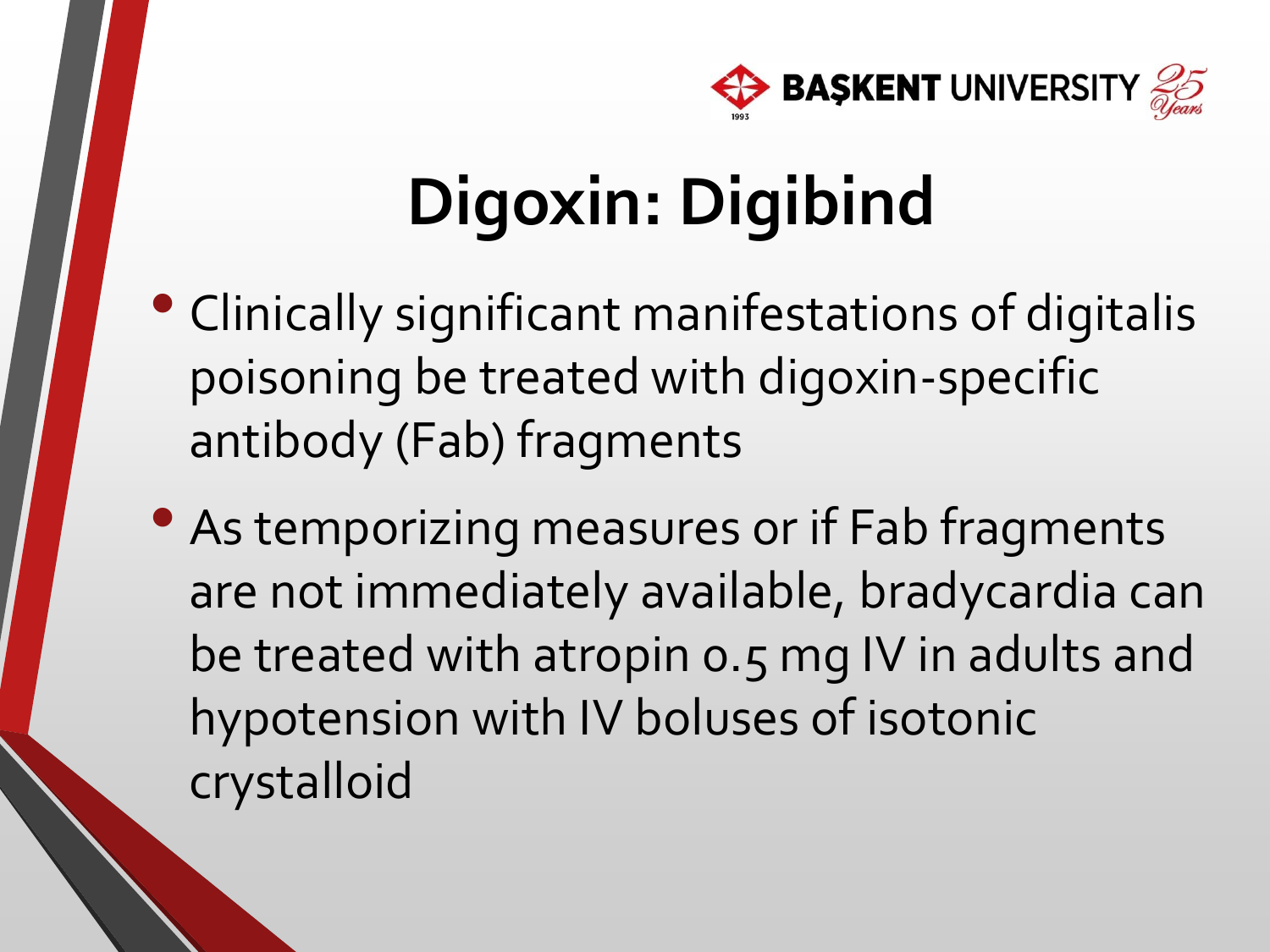

### **Iron: Deferoxamine**

- The usual dose of deferoxamine is **<sup>15</sup> mg/kg** per hour intravenously.
- In cases of severe overdose, higher doses of deferoxamine (up to 35 mg/kg per hour) be administered during the first 24 hours of treatment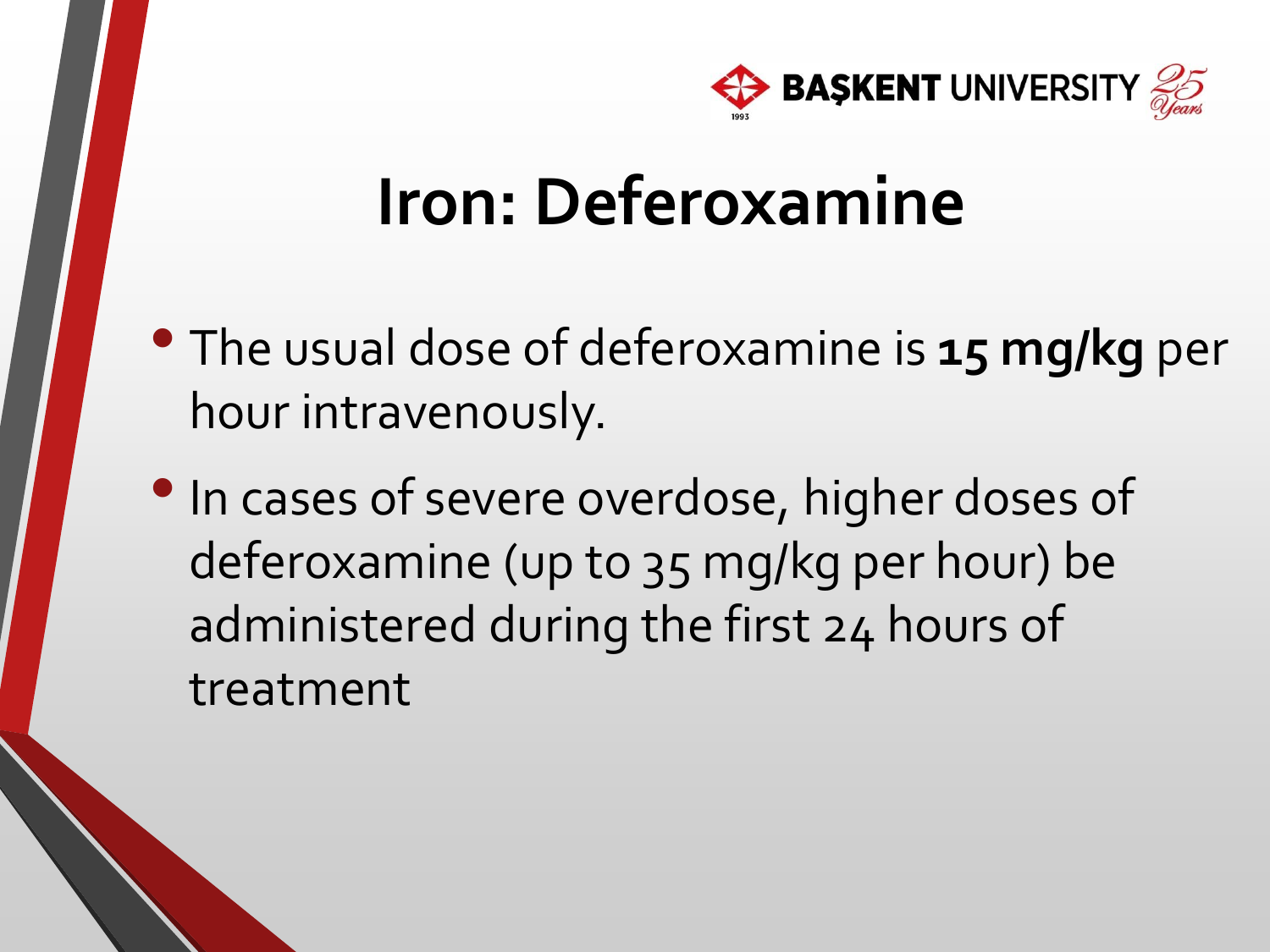

### **Iron: Deferoxamine**

• Patients with a significant number of radiopaque pills on abdominal radiograph receive gastric lavage and/or whole bowel irrigation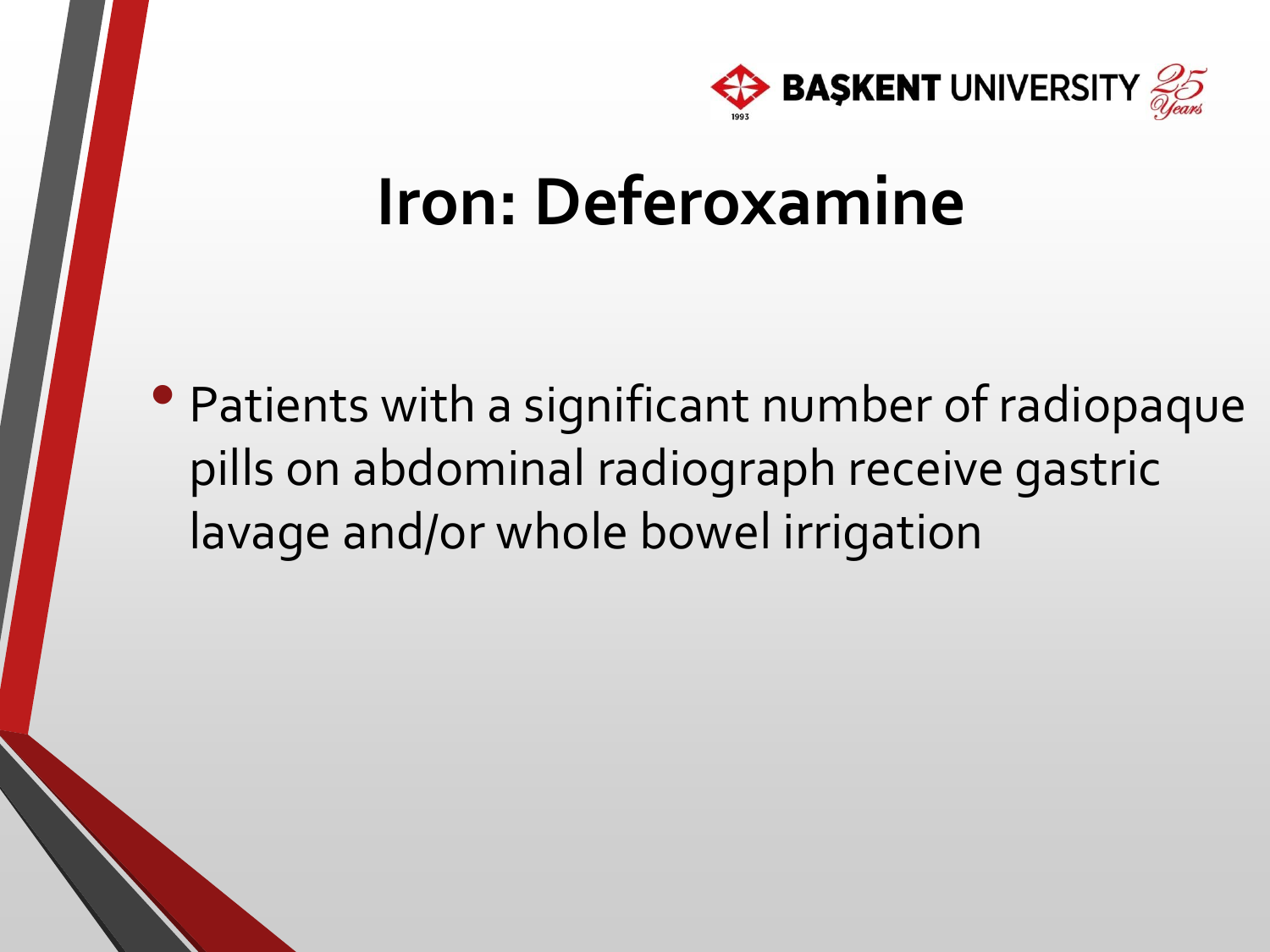

### **Isoniazid: Pyridoxine (vitamin B6)**

- **1 g** intravenously for every gram of INH ingested.
- When the quantity of INH ingested is unknown, **<sup>5</sup> g IV** may be administered to an adult
- The dose can be administered at a rate of **0.5 g/min**, and may be repeated in patients with refractory seizure activity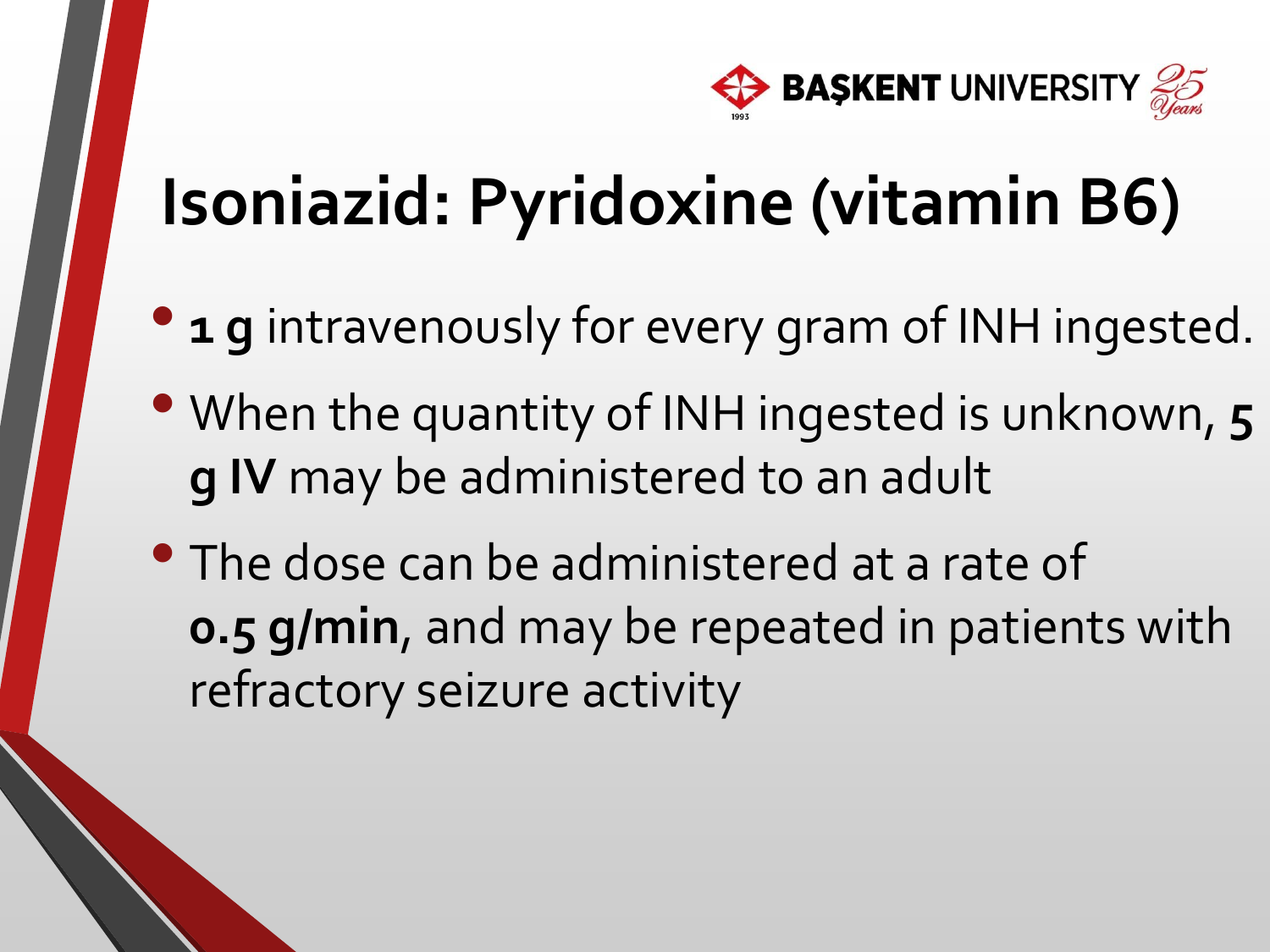| 4-metil pirazol<br>(Fomepizol sulfat)                        | <b>FOMEPIZOL</b>                        | 5 amp / kutu         | 100 mg / 20 ml                                              | Etilen glikol ve<br>Methanol zehirlenmeleri |
|--------------------------------------------------------------|-----------------------------------------|----------------------|-------------------------------------------------------------|---------------------------------------------|
| <b>Botulismus</b><br><b>Polivalan Antiserum</b><br>$(A-B-E)$ | <b>BOTULISMUS</b><br><b>ANTITOKSIN</b>  | 250 ml sise          | <b>Tip A 750 IU/ml</b><br>Tip B 500 IU/ml<br>Tip E 50 IU/ml | Botulismus vakaları<br>icin Antitoksin      |
| Calcium Ededate<br>sodyum                                    | <b>CALCIUM EDEDATE</b><br>DE SODIUM % 5 | 10 amp $/$<br>kutu   | 500 mg / 10 ml                                              | Kurşun zehirlenmeleri                       |
| Di cobalt EDTA                                               | <b>KELOCYANOR % 1,5</b>                 | $6$ amp $/$<br>kutu  | 300 mg / 20 ml                                              | Siyanür zehirlenmeleri                      |
| Digoksin İmmün<br>Fab                                        | <b>DIGIFAB</b>                          | 1 vial / kutu        | 40 mg / vial                                                | Digoksin zehirlenmeleri                     |
| Dimercaprol                                                  | B.A.L.                                  | 12 amp $/$<br>kutu   | 200 mg / 2 ml                                               | Ağır metal şelatörü                         |
| <b>DMPS</b>                                                  | <b>DİMAVAL</b>                          | $20$ cap $/$<br>kutu | 100 mg kapsül                                               | Ağır metal şelatörü (Hg)                    |
| D-penisilamin                                                | <b>METACAPTASE</b>                      | 100 cap /<br>kutu    | 150 mg kapsül                                               | Ağır metal şelatörü (Pb, Cu)                |
| <b>Etil Alkol</b>                                            | ETİL ALKOL<br>%10                       | 500 ml sise          | 500 ml sise                                                 | Etilen glikol ve<br>Methanol zehirlenmeleri |
| Hydroxocobalamin                                             | <b>CYANO KİT</b><br>2,5g                | 2 vial / kutu        | 2,5 gr vial                                                 | Siyanür zehirlenmeleri                      |
| Metilen Mavisi                                               | <b>METİLEN MAVİSİ</b><br>921            | 1 flakon             | 20 ml / flakon                                              | Methemoglobinemi<br>yapan zehirlenmeler     |
| Physostigmine                                                | <b>ANTİCHOLİUM</b>                      | 5 amp / kutu         | $2$ mg $/5$ ml                                              | Antikolinerjik zehirlenmeler                |
| Pralidoksim                                                  | <b>CONTRATHION</b>                      | $10$ flakon/<br>kutu | 200 mg / flakon                                             | Organik fosfor zehirlenmeleri               |
| Silibinin                                                    | <b>LEGALON-SİL</b>                      | 4 flakon /<br>kutu   | 350 mg / flakon                                             | Mantar zehirlenmeleri                       |
| Succimer<br>(DMSA)                                           | <b>SUCCICAPTAL</b>                      | $15$ cap $/$<br>kutu | 200 mg /<br>kapsül                                          | Ağır metal şelatörü (Hg)                    |

http://www.journalagent.com/turkhijyen/pdfs/THDBD\_66\_3\_59.pdf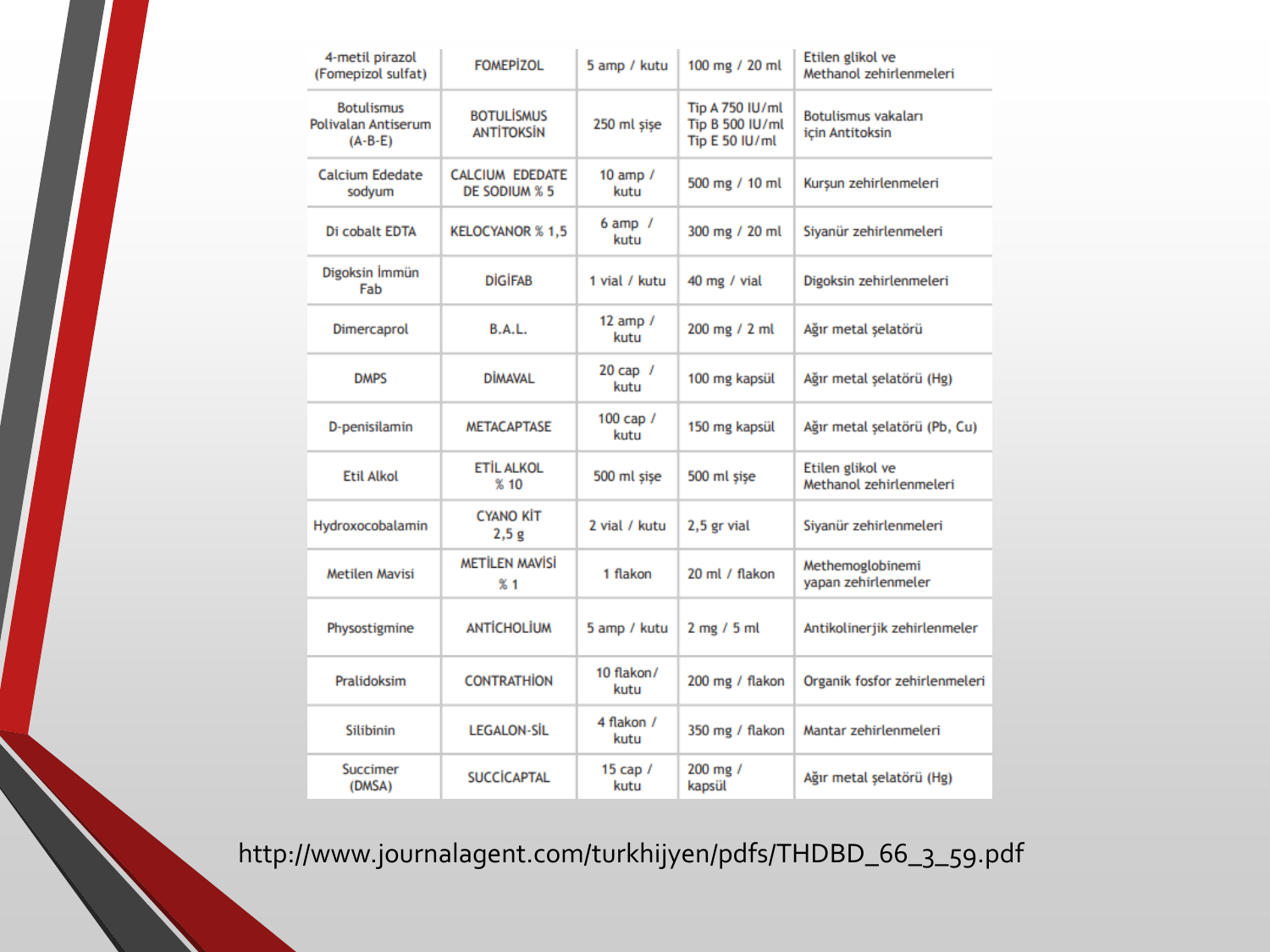